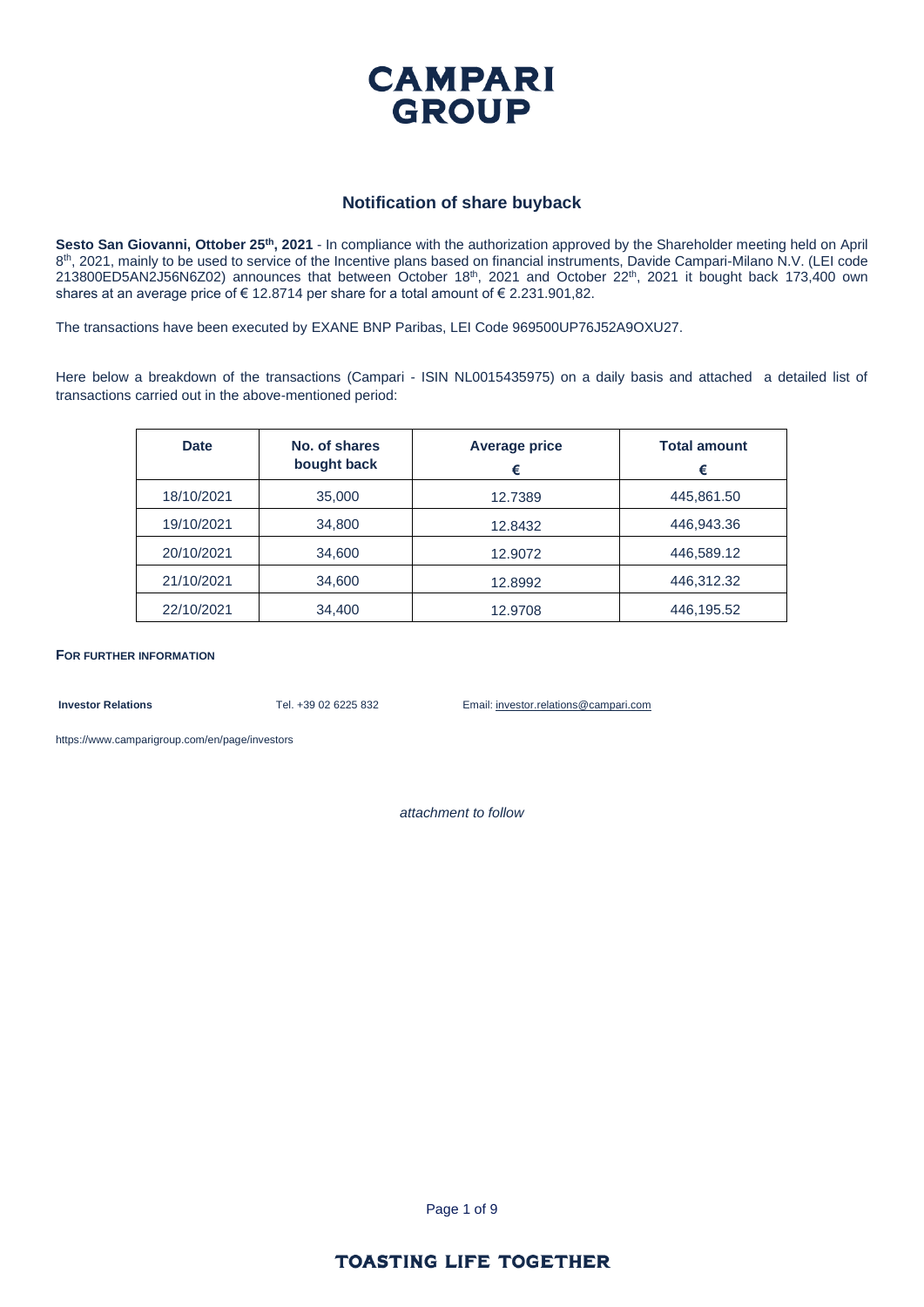# **CAMPARI** GROUP

| <b>Transaction</b><br><b>Date</b> | <b>Transaction</b><br><b>Time</b> | <b>Time Zone</b>         | <b>Volume</b> | <b>Price</b>   | <b>Currency</b>          | <b>Platform</b><br>Code    |
|-----------------------------------|-----------------------------------|--------------------------|---------------|----------------|--------------------------|----------------------------|
| 18/10/2021                        | 07:07:16                          | <b>UTC</b>               | 840           | 12,80          | <b>EUR</b>               | <b>MTAA</b>                |
| 18/10/2021                        | 07:10:21                          | <b>UTC</b>               | 813           | 12,77          | <b>EUR</b>               | <b>MTAA</b>                |
| 18/10/2021                        | 07:22:15                          | <b>UTC</b>               | 627           | 12,80          | <b>EUR</b>               | <b>MTAA</b>                |
| 18/10/2021                        | 07:25:20                          | <b>UTC</b>               | 286           | 12,79          | <b>EUR</b>               | <b>MTAA</b>                |
| 18/10/2021                        | 07:25:20                          | <b>UTC</b>               | 422           | 12,79          | <b>EUR</b>               | <b>MTAA</b>                |
| 18/10/2021                        | 07:29:16                          | <b>UTC</b>               | 656           | 12,80          | <b>EUR</b>               | <b>MTAA</b>                |
| 18/10/2021                        | 07:35:15                          | <b>UTC</b>               | 669           | 12,79          | <b>EUR</b>               | <b>MTAA</b>                |
| 18/10/2021                        | 07:43:06                          | <b>UTC</b>               | 708           | 12,72          | <b>EUR</b>               | <b>MTAA</b>                |
| 18/10/2021                        | 07:57:19                          | <b>UTC</b>               | 640           | 12,71          | <b>EUR</b>               | <b>MTAA</b>                |
| 18/10/2021                        | 08:00:53                          | <b>UTC</b>               | 250           | 12,70          | <b>EUR</b>               | <b>AQEU</b>                |
| 18/10/2021                        | 08:00:53                          | <b>UTC</b>               | 454           | 12,70          | <b>EUR</b>               | <b>MTAA</b>                |
| 18/10/2021                        | 08:00:59                          | <b>UTC</b>               | 150           | 12,71          | <b>EUR</b>               | <b>TQEX</b>                |
| 18/10/2021                        | 08:00:59                          | <b>UTC</b>               | 150           | 12,71          | <b>EUR</b>               | <b>TQEX</b>                |
| 18/10/2021                        | 08:00:59                          | <b>UTC</b>               | 23            | 12,71          | <b>EUR</b>               | <b>TQEX</b>                |
| 18/10/2021                        | 08:16:12                          | <b>UTC</b>               | 777           | 12,71          | <b>EUR</b>               | <b>MTAA</b>                |
| 18/10/2021                        | 08:17:33                          | <b>UTC</b>               | 721           | 12,71          | <b>EUR</b>               | <b>MTAA</b>                |
| 18/10/2021                        | 08:35:34                          | <b>UTC</b>               | 704           | 12,67          | <b>EUR</b>               | <b>MTAA</b>                |
| 18/10/2021                        | 08:40:00                          | <b>UTC</b>               | 654           | 12,67          | <b>EUR</b>               | <b>MTAA</b>                |
| 18/10/2021                        | 08:48:59                          | <b>UTC</b>               | 401           | 12,67          | <b>EUR</b>               | <b>MTAA</b>                |
| 18/10/2021                        | 08:48:59                          | <b>UTC</b>               | 176           | 12,67          | <b>EUR</b>               | <b>MTAA</b>                |
| 18/10/2021                        | 09:00:48                          | <b>UTC</b>               | 664           | 12,66          | <b>EUR</b>               | <b>MTAA</b>                |
| 18/10/2021                        | 09:11:18                          | <b>UTC</b>               | 595           | 12,69          | <b>EUR</b>               | <b>MTAA</b>                |
| 18/10/2021                        | 09:28:00                          | <b>UTC</b>               | 127           | 12,70          | <b>EUR</b>               | <b>MTAA</b>                |
| 18/10/2021                        | 09:28:00                          | <b>UTC</b>               | 497           | 12,70          | <b>EUR</b>               | <b>MTAA</b>                |
| 18/10/2021                        | 09:36:40                          | <b>UTC</b>               | 530           | 12,75          | <b>EUR</b>               | <b>MTAA</b>                |
| 18/10/2021                        | 09:42:02                          | <b>UTC</b>               | 574           | 12,74          | <b>EUR</b>               | <b>MTAA</b>                |
| 18/10/2021                        | 10:04:32                          | <b>UTC</b>               | 215           | 12,75          | <b>EUR</b>               | <b>AQEU</b>                |
| 18/10/2021                        | 10:04:32                          | <b>UTC</b>               | 750           | 12,75          | <b>EUR</b>               | <b>AQEU</b>                |
| 18/10/2021                        | 10:04:32                          | <b>UTC</b>               | 37            | 12,75          | <b>EUR</b>               | <b>AQEU</b>                |
| 18/10/2021                        | 10:04:32                          | <b>UTC</b>               | 150           | 12,75          | <b>EUR</b>               | <b>TQEX</b>                |
| 18/10/2021                        | 10:04:32                          | <b>UTC</b>               | 138           | 12,75          | <b>EUR</b>               | <b>TQEX</b>                |
| 18/10/2021<br>18/10/2021          | 10:13:49<br>10:29:13              | <b>UTC</b><br><b>UTC</b> | 657<br>219    | 12,73<br>12,74 | <b>EUR</b><br><b>EUR</b> | <b>MTAA</b><br><b>MTAA</b> |
| 18/10/2021                        | 10:29:13                          | <b>UTC</b>               | 229           | 12,74          | <b>EUR</b>               | <b>MTAA</b>                |
| 18/10/2021                        | 10:38:25                          | <b>UTC</b>               | 461           | 12,73          | <b>EUR</b>               | <b>MTAA</b>                |
| 18/10/2021                        | 10:46:01                          | <b>UTC</b>               | 589           | 12,73          | <b>EUR</b>               | <b>MTAA</b>                |
| 18/10/2021                        | 11:19:16                          | <b>UTC</b>               | 339           | 12,74          | <b>EUR</b>               | <b>CEUX</b>                |
| 18/10/2021                        | 11:19:16                          | <b>UTC</b>               | 86            | 12,74          | <b>EUR</b>               | <b>CEUX</b>                |
| 18/10/2021                        | 11:19:16                          | <b>UTC</b>               | 150           | 12,74          | <b>EUR</b>               | <b>TQEX</b>                |
| 18/10/2021                        | 11:19:16                          | <b>UTC</b>               | 150           | 12,74          | <b>EUR</b>               | <b>TQEX</b>                |
| 18/10/2021                        | 11:26:06                          | <b>UTC</b>               | 237           | 12,73          | <b>EUR</b>               | <b>MTAA</b>                |
| 18/10/2021                        | 11:27:43                          | <b>UTC</b>               | 22            | 12,73          | <b>EUR</b>               | <b>MTAA</b>                |
| 18/10/2021                        | 11:27:46                          | <b>UTC</b>               | 22            | 12,73          | <b>EUR</b>               | <b>MTAA</b>                |
| 18/10/2021                        | 11:31:41                          | <b>UTC</b>               | 470           | 12,73          | <b>EUR</b>               | <b>MTAA</b>                |
| 18/10/2021                        | 11:47:22                          | <b>UTC</b>               | 500           | 12,73          | <b>EUR</b>               | <b>MTAA</b>                |
| 18/10/2021                        | 11:49:40                          | <b>UTC</b>               | 505           | 12,74          | <b>EUR</b>               | <b>MTAA</b>                |
| 18/10/2021                        | 12:03:11                          | <b>UTC</b>               | 147           | 12,72          | <b>EUR</b>               | <b>MTAA</b>                |
| 18/10/2021                        | 12:03:11                          | <b>UTC</b>               | 196           | 12,72          | <b>EUR</b>               | <b>MTAA</b>                |
| 18/10/2021                        | 12:14:49                          | <b>UTC</b>               | 510           | 12,74          | <b>EUR</b>               | <b>MTAA</b>                |
| 18/10/2021                        | 12:37:33                          | <b>UTC</b>               | 750           | 12,75          | <b>EUR</b>               | <b>AQEU</b>                |
| 18/10/2021                        | 12:42:04                          | <b>UTC</b>               | 639           | 12,75          | <b>EUR</b>               | <b>MTAA</b>                |
| 18/10/2021                        | 12:50:17                          | <b>UTC</b>               | 14            | 12,73          | <b>EUR</b>               | <b>MTAA</b>                |
| 18/10/2021                        | 12:50:23                          | <b>UTC</b>               | 24            | 12,73          | <b>EUR</b>               | <b>MTAA</b>                |
| 18/10/2021                        | 12:50:27                          | <b>UTC</b>               | 518           | 12,73          | <b>EUR</b>               | <b>MTAA</b>                |
| 18/10/2021                        | 13:02:26                          | <b>UTC</b>               | 537           | 12,74          | <b>EUR</b>               | <b>MTAA</b>                |

Page 2 of 9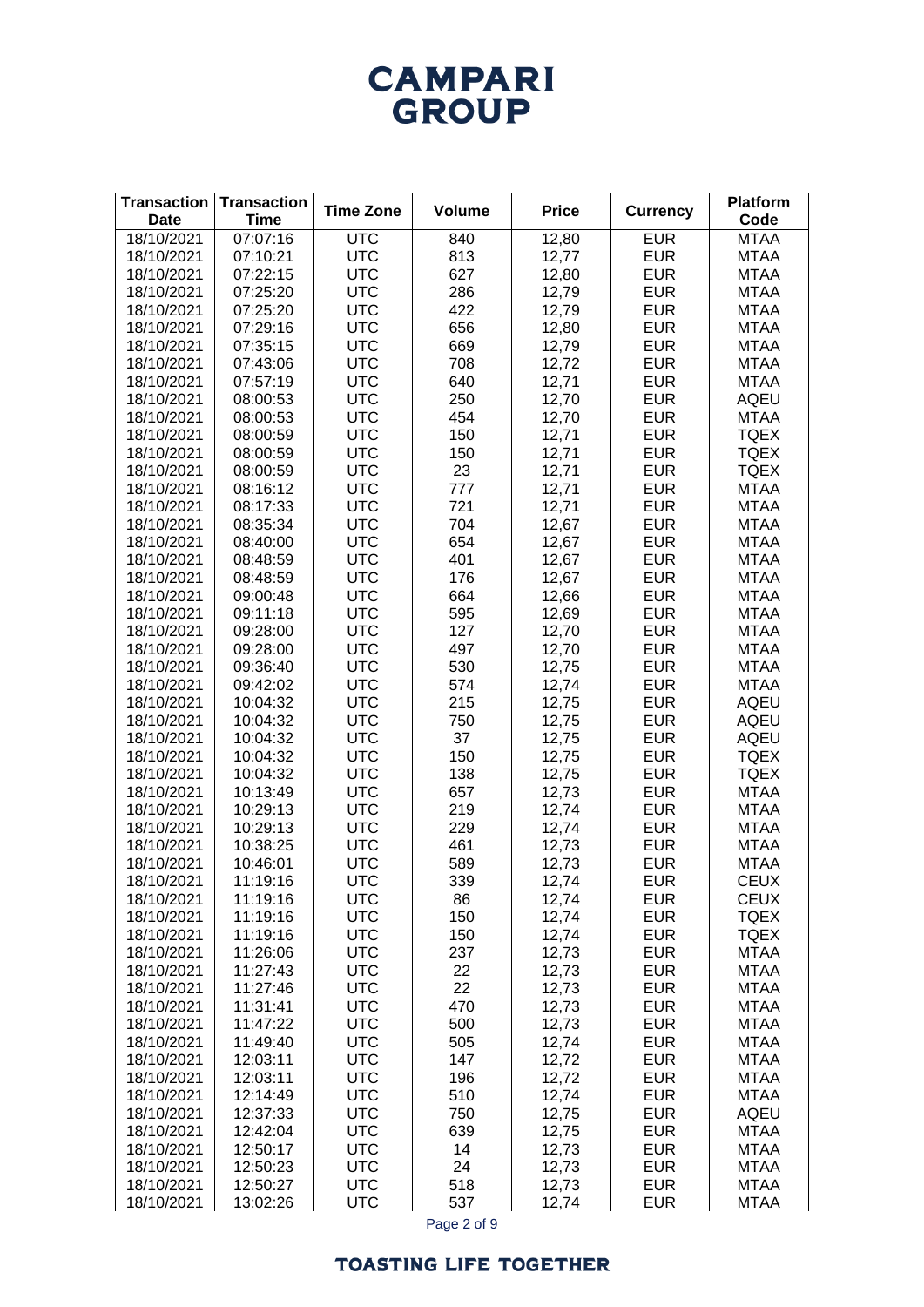# **CAMPARI**<br>GROUP

| 18/10/2021 | 13:12:03 | <b>UTC</b>        | 48                      | 12,74 | <b>EUR</b> | <b>MTAA</b> |
|------------|----------|-------------------|-------------------------|-------|------------|-------------|
|            |          |                   |                         |       |            |             |
| 18/10/2021 | 13:12:03 | <b>UTC</b>        | 743                     | 12,74 | <b>EUR</b> | <b>MTAA</b> |
| 18/10/2021 | 13:16:30 | <b>UTC</b>        | 582                     | 12,75 | <b>EUR</b> | <b>MTAA</b> |
| 18/10/2021 | 13:27:07 | <b>UTC</b>        | 447                     | 12,74 | <b>EUR</b> | <b>MTAA</b> |
| 18/10/2021 | 13:34:55 | <b>UTC</b>        | 636                     | 12,73 | <b>EUR</b> | <b>MTAA</b> |
| 18/10/2021 | 13:45:21 | <b>UTC</b>        | 622                     | 12,73 | <b>EUR</b> | <b>MTAA</b> |
| 18/10/2021 | 13:52:36 | <b>UTC</b>        | 26                      | 12,73 | <b>EUR</b> | <b>MTAA</b> |
| 18/10/2021 | 13:52:39 | <b>UTC</b>        | 26                      | 12,73 | <b>EUR</b> | <b>MTAA</b> |
| 18/10/2021 | 13:52:41 | <b>UTC</b>        | 26                      | 12,73 | <b>EUR</b> | <b>MTAA</b> |
| 18/10/2021 | 13:52:44 | <b>UTC</b>        | 26                      | 12,73 | <b>EUR</b> | <b>MTAA</b> |
| 18/10/2021 | 13:52:46 | <b>UTC</b>        | 13                      | 12,73 | <b>EUR</b> | <b>MTAA</b> |
|            |          | <b>UTC</b>        |                         |       | <b>EUR</b> | <b>MTAA</b> |
| 18/10/2021 | 13:52:49 |                   | 26                      | 12,73 |            |             |
| 18/10/2021 | 13:52:51 | <b>UTC</b>        | 26                      | 12,73 | <b>EUR</b> | <b>MTAA</b> |
| 18/10/2021 | 13:52:54 | <b>UTC</b>        | 26                      | 12,73 | <b>EUR</b> | <b>MTAA</b> |
| 18/10/2021 | 13:52:56 | <b>UTC</b>        | 13                      | 12,73 | <b>EUR</b> | <b>MTAA</b> |
| 18/10/2021 | 13:52:59 | <b>UTC</b>        | 26                      | 12,73 | <b>EUR</b> | <b>MTAA</b> |
| 18/10/2021 | 13:53:01 | <b>UTC</b>        | 26                      | 12,73 | <b>EUR</b> | <b>MTAA</b> |
| 18/10/2021 | 13:53:04 | <b>UTC</b>        | 26                      | 12,73 | <b>EUR</b> | <b>MTAA</b> |
| 18/10/2021 | 13:53:06 | <b>UTC</b>        | 26                      | 12,73 | <b>EUR</b> | <b>MTAA</b> |
| 18/10/2021 | 13:53:09 | <b>UTC</b>        | 13                      | 12,73 | <b>EUR</b> | <b>MTAA</b> |
| 18/10/2021 | 13:53:11 | <b>UTC</b>        | 26                      | 12,73 | <b>EUR</b> | <b>MTAA</b> |
| 18/10/2021 | 13:53:14 | <b>UTC</b>        | 26                      | 12,73 | <b>EUR</b> | <b>MTAA</b> |
| 18/10/2021 | 13:53:16 | <b>UTC</b>        | 26                      | 12,73 | <b>EUR</b> | <b>MTAA</b> |
| 18/10/2021 | 13:53:16 | <b>UTC</b>        | 53                      | 12,73 | <b>EUR</b> | <b>MTAA</b> |
|            |          |                   |                         |       |            |             |
| 18/10/2021 | 13:53:19 | <b>UTC</b>        | 13                      | 12,73 | <b>EUR</b> | <b>MTAA</b> |
| 18/10/2021 | 13:53:21 | <b>UTC</b>        | 26                      | 12,73 | <b>EUR</b> | <b>MTAA</b> |
| 18/10/2021 | 13:53:21 | <b>UTC</b>        | 11                      | 12,73 | <b>EUR</b> | <b>MTAA</b> |
| 18/10/2021 | 13:53:24 | <b>UTC</b>        | 26                      | 12,73 | <b>EUR</b> | <b>MTAA</b> |
| 18/10/2021 | 13:53:26 | <b>UTC</b>        | 26                      | 12,73 | <b>EUR</b> | <b>MTAA</b> |
| 18/10/2021 | 13:53:26 | <b>UTC</b>        | 71                      | 12,73 | <b>EUR</b> | <b>MTAA</b> |
| 18/10/2021 | 13:53:29 | <b>UTC</b>        | 13                      | 12,73 | <b>EUR</b> | <b>MTAA</b> |
| 18/10/2021 | 13:53:31 | <b>UTC</b>        | 26                      | 12,73 | <b>EUR</b> | <b>MTAA</b> |
| 18/10/2021 | 13:53:34 | <b>UTC</b>        | 26                      | 12,73 | <b>EUR</b> | <b>MTAA</b> |
| 18/10/2021 | 13:53:36 | <b>UTC</b>        | $\overline{c}$          | 12,73 | <b>EUR</b> | <b>MTAA</b> |
| 18/10/2021 | 13:54:04 | <b>UTC</b>        | $\overline{\mathbf{4}}$ | 12,73 | <b>EUR</b> | <b>MTAA</b> |
| 18/10/2021 | 13:54:07 | <b>UTC</b>        | 26                      | 12,73 | <b>EUR</b> | <b>MTAA</b> |
| 18/10/2021 | 13:54:09 | <b>UTC</b>        | 26                      | 12,73 | <b>EUR</b> | <b>MTAA</b> |
| 18/10/2021 | 13:54:12 | <b>UTC</b>        | 13                      | 12,73 | <b>EUR</b> | <b>MTAA</b> |
|            |          |                   |                         |       |            |             |
| 18/10/2021 | 13:54:14 | UTC<br><b>UTC</b> | 26                      | 12,73 | <b>EUR</b> | MTAA        |
| 18/10/2021 | 13:54:17 |                   | 26                      | 12,73 | <b>EUR</b> | <b>MTAA</b> |
| 18/10/2021 | 13:54:19 | <b>UTC</b>        | 26                      | 12,73 | <b>EUR</b> | <b>MTAA</b> |
| 18/10/2021 | 13:54:22 | <b>UTC</b>        | 13                      | 12,73 | <b>EUR</b> | <b>MTAA</b> |
| 18/10/2021 | 13:54:24 | <b>UTC</b>        | 26                      | 12,73 | <b>EUR</b> | <b>MTAA</b> |
| 18/10/2021 | 13:54:24 | <b>UTC</b>        | 406                     | 12,73 | <b>EUR</b> | <b>MTAA</b> |
| 18/10/2021 | 13:54:27 | <b>UTC</b>        | 26                      | 12,73 | <b>EUR</b> | <b>MTAA</b> |
| 18/10/2021 | 13:54:27 | <b>UTC</b>        | 36                      | 12,73 | <b>EUR</b> | <b>MTAA</b> |
| 18/10/2021 | 13:59:00 | <b>UTC</b>        | 603                     | 12,74 | <b>EUR</b> | <b>AQEU</b> |
| 18/10/2021 | 13:59:00 | <b>UTC</b>        | 35                      | 12,74 | <b>EUR</b> | <b>MTAA</b> |
| 18/10/2021 | 14:13:12 | <b>UTC</b>        | 712                     | 12,74 | <b>EUR</b> | <b>MTAA</b> |
| 18/10/2021 | 14:15:48 | <b>UTC</b>        | 629                     | 12,74 | <b>EUR</b> | <b>MTAA</b> |
| 18/10/2021 | 14:27:52 | <b>UTC</b>        | 505                     | 12,75 | <b>EUR</b> | <b>MTAA</b> |
| 18/10/2021 | 14:27:52 | <b>UTC</b>        | 127                     | 12,75 | <b>EUR</b> | <b>MTAA</b> |
| 18/10/2021 | 14:32:18 | <b>UTC</b>        | 618                     | 12,75 | <b>EUR</b> | <b>MTAA</b> |
| 18/10/2021 | 14:47:02 | <b>UTC</b>        | 750                     | 12,76 | <b>EUR</b> | <b>AQEU</b> |
| 18/10/2021 | 14:47:02 | <b>UTC</b>        | 232                     |       | <b>EUR</b> | <b>AQEU</b> |
|            |          |                   |                         | 12,76 |            |             |
| 18/10/2021 | 14:49:34 | <b>UTC</b>        | 1.100                   | 12,75 | <b>EUR</b> | <b>MTAA</b> |
| 18/10/2021 | 14:58:23 | <b>UTC</b>        | 90                      | 12,77 | <b>EUR</b> | <b>MTAA</b> |

Page 3 of 9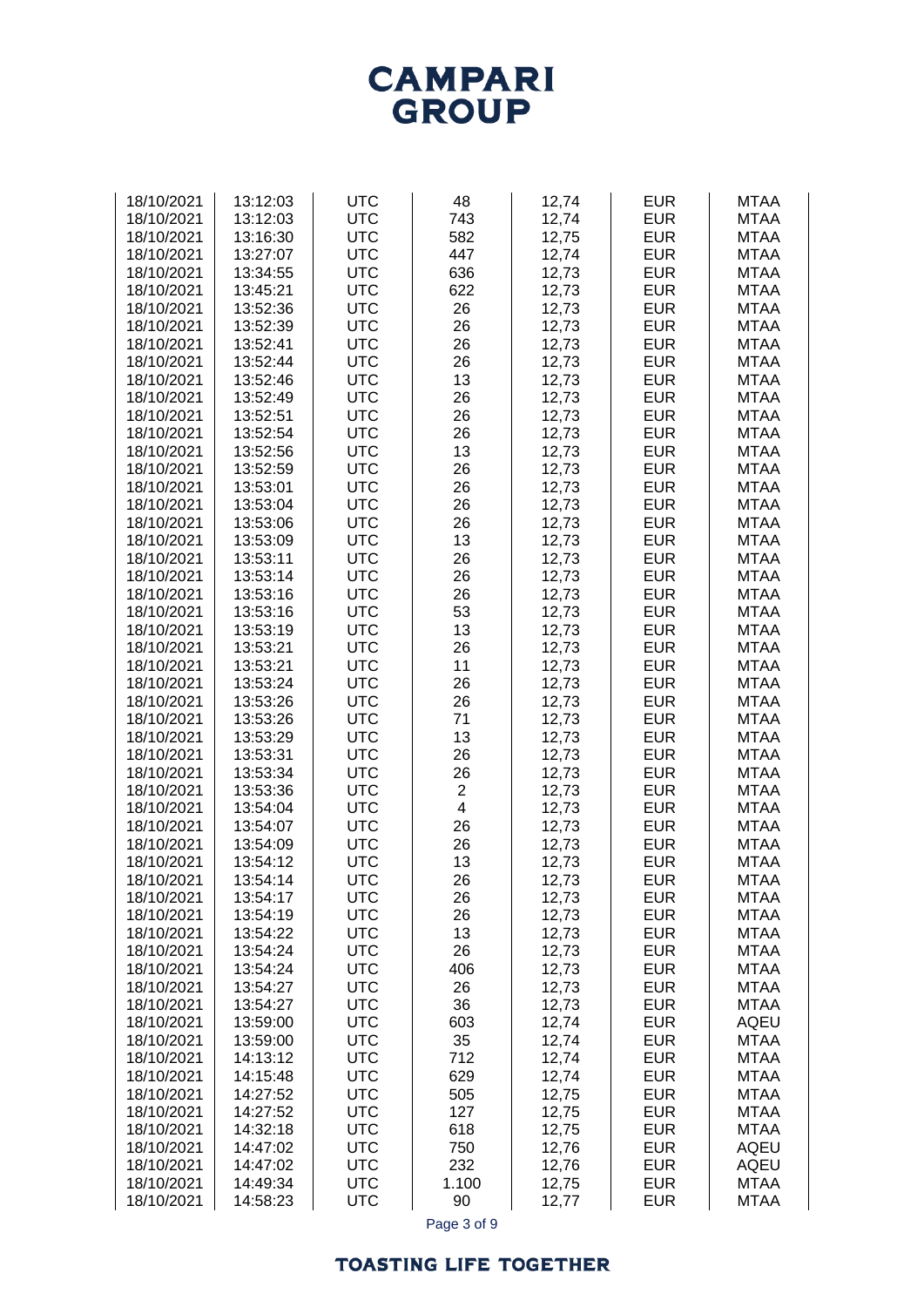## **TOASTING LIFE TOGETHER**

| 18/10/2021               | 14:58:23             | <b>UTC</b>               | 676            | 12,77          | <b>EUR</b>               | <b>MTAA</b>                |
|--------------------------|----------------------|--------------------------|----------------|----------------|--------------------------|----------------------------|
| 18/10/2021               | 15:13:59             | <b>UTC</b>               | 452            | 12,80          | <b>EUR</b>               | <b>MTAA</b>                |
| 18/10/2021               | 15:14:00             | <b>UTC</b>               | 272            | 12,80          | <b>EUR</b>               | <b>MTAA</b>                |
| 18/10/2021               | 15:17:15             | <b>UTC</b>               | 10             | 12,80          | <b>EUR</b>               | <b>MTAA</b>                |
| 18/10/2021               | 15:18:22             | <b>UTC</b>               | 691            | 12,80          | <b>EUR</b>               | <b>MTAA</b>                |
| 18/10/2021               | 15:24:19             | <b>UTC</b>               | 12             | 12,82          | <b>EUR</b>               | <b>AQEU</b>                |
| 18/10/2021               | 15:24:19             | <b>UTC</b>               | 8              | 12,82          | <b>EUR</b>               | <b>MTAA</b>                |
| 18/10/2021               | 15:24:19             | <b>UTC</b>               | 669            | 12,82          | <b>EUR</b>               | <b>MTAA</b>                |
| 18/10/2021               | 15:24:19             | <b>UTC</b>               | $\overline{2}$ | 12,82          | <b>EUR</b>               | <b>MTAA</b>                |
| 18/10/2021               | 15:24:19             | <b>UTC</b>               | 8              | 12,82          | <b>EUR</b>               | <b>MTAA</b>                |
| 18/10/2021               | 15:24:19             | <b>UTC</b>               | $\overline{2}$ | 12,82          | <b>EUR</b>               | <b>MTAA</b>                |
| 19/10/2021               | 07:05:00             | <b>UTC</b>               | 615            | 12,92          | <b>EUR</b>               | <b>MTAA</b>                |
| 19/10/2021               | 07:10:26             | <b>UTC</b>               | 866            | 12,89          | <b>EUR</b>               | <b>MTAA</b>                |
| 19/10/2021               | 07:13:09             | <b>UTC</b>               | 328            | 12,92          | <b>EUR</b>               | <b>AQEU</b>                |
| 19/10/2021               | 07:24:51             | <b>UTC</b>               | 200            | 12,87          | <b>EUR</b>               | <b>AQEU</b>                |
| 19/10/2021               | 07:24:51             | <b>UTC</b>               | 750            | 12,87          | <b>EUR</b>               | <b>AQEU</b>                |
| 19/10/2021               | 07:24:51             | <b>UTC</b>               | 735            | 12,87          | <b>EUR</b>               | <b>CEUX</b>                |
| 19/10/2021               | 07:40:11             | <b>UTC</b>               | 395            | 12,87          | <b>EUR</b>               | <b>CEUX</b>                |
| 19/10/2021               | 07:40:11             | <b>UTC</b>               | 415            | 12,87          | <b>EUR</b>               | <b>MTAA</b>                |
| 19/10/2021               | 07:40:11             | <b>UTC</b>               | 659            | 12,87          | <b>EUR</b>               | <b>MTAA</b>                |
| 19/10/2021               | 07:57:14             | <b>UTC</b>               | 13             | 12,87          | <b>EUR</b>               | <b>CEUX</b>                |
| 19/10/2021               | 07:57:14             | <b>UTC</b><br><b>UTC</b> | 72<br>12       | 12,87          | <b>EUR</b><br><b>EUR</b> | <b>CEUX</b><br><b>CEUX</b> |
| 19/10/2021<br>19/10/2021 | 07:57:15<br>07:57:24 | <b>UTC</b>               | 701            | 12,87<br>12,87 | <b>EUR</b>               | <b>MTAA</b>                |
| 19/10/2021               | 07:57:24             | <b>UTC</b>               | 199            | 12,87          | <b>EUR</b>               | <b>MTAA</b>                |
| 19/10/2021               | 08:13:39             | <b>UTC</b>               | 1.379          | 12,91          | <b>EUR</b>               | <b>CEUX</b>                |
| 19/10/2021               | 08:13:39             | <b>UTC</b>               | 27             | 12,91          | <b>EUR</b>               | <b>CEUX</b>                |
| 19/10/2021               | 08:13:39             | <b>UTC</b>               | 161            | 12,91          | <b>EUR</b>               | <b>CEUX</b>                |
| 19/10/2021               | 08:13:39             | <b>UTC</b>               | 368            | 12,91          | <b>EUR</b>               | <b>MTAA</b>                |
| 19/10/2021               | 08:36:17             | <b>UTC</b>               | 860            | 12,88          | <b>EUR</b>               | <b>MTAA</b>                |
| 19/10/2021               | 08:50:52             | <b>UTC</b>               | 905            | 12,87          | <b>EUR</b>               | <b>MTAA</b>                |
| 19/10/2021               | 09:10:36             | <b>UTC</b>               | 20             | 12,85          | <b>EUR</b>               | <b>CEUX</b>                |
| 19/10/2021               | 09:10:36             | <b>UTC</b>               | 441            | 12,85          | <b>EUR</b>               | <b>CEUX</b>                |
| 19/10/2021               | 09:10:36             | <b>UTC</b>               | 1.123          | 12,85          | <b>EUR</b>               | <b>MTAA</b>                |
| 19/10/2021               | 09:34:07             | <b>UTC</b>               | 22             | 12,87          | <b>EUR</b>               | <b>CEUX</b>                |
| 19/10/2021               | 09:34:20             | <b>UTC</b>               | 245            | 12,87          | <b>EUR</b>               | <b>CEUX</b>                |
| 19/10/2021               | 09:34:20             | <b>UTC</b>               | 635            | 12,87          | <b>EUR</b>               | <b>MTAA</b>                |
| 19/10/2021               | 09:52:10             | <b>UTC</b>               | 802            | 12,85          | <b>EUR</b>               | <b>MTAA</b>                |
| 19/10/2021               | 10:09:04             | <b>UTC</b>               | 1.149          | 12,83          | <b>EUR</b>               | CEUX                       |
| 19/10/2021               | 10:09:04             | <b>UTC</b>               | 76             | 12,83          | <b>EUR</b>               | <b>CEUX</b>                |
| 19/10/2021               | 10:09:04             | <b>UTC</b>               | $\overline{2}$ | 12,83          | <b>EUR</b>               | <b>MTAA</b>                |
| 19/10/2021               | 10:09:04             | <b>UTC</b>               | 10             | 12,83          | <b>EUR</b>               | <b>MTAA</b>                |
| 19/10/2021               | 10:09:04             | <b>UTC</b>               | 200            | 12,83          | <b>EUR</b>               | <b>MTAA</b>                |
| 19/10/2021               | 10:25:54             | <b>UTC</b>               | 383            | 12,81          | <b>EUR</b>               | <b>MTAA</b>                |
| 19/10/2021               | 10:42:43             | <b>UTC</b>               | 295            | 12,84          | <b>EUR</b>               | <b>CEUX</b>                |
| 19/10/2021               | 10:42:43             | <b>UTC</b>               | 300            | 12,84          | <b>EUR</b>               | <b>MTAA</b>                |
| 19/10/2021               | 10:42:43             | <b>UTC</b>               | 424            | 12,84          | <b>EUR</b>               | <b>MTAA</b>                |
| 19/10/2021               | 10:59:42             | <b>UTC</b>               | 862            | 12,85          | <b>EUR</b>               | <b>MTAA</b>                |
| 19/10/2021               | 11:16:04             | <b>UTC</b>               | 772            | 12,85          | <b>EUR</b>               | <b>MTAA</b>                |
| 19/10/2021               | 11:46:58             | <b>UTC</b>               | 541            | 12,85          | <b>EUR</b>               | <b>MTAA</b>                |
| 19/10/2021               | 11:46:58             | <b>UTC</b>               | 94             | 12,85          | <b>EUR</b>               | <b>MTAA</b>                |
| 19/10/2021               | 11:55:15             | <b>UTC</b>               | 658            | 12,84          | <b>EUR</b>               | <b>MTAA</b>                |
| 19/10/2021               | 12:17:25             | <b>UTC</b>               | 546            | 12,85          | <b>EUR</b>               | <b>MTAA</b>                |
| 19/10/2021<br>19/10/2021 | 12:17:25             | <b>UTC</b><br><b>UTC</b> | 128<br>311     | 12,85          | <b>EUR</b><br><b>EUR</b> | <b>MTAA</b><br><b>CEUX</b> |
| 19/10/2021               | 12:38:33<br>12:46:11 | <b>UTC</b>               | 77             | 12,84<br>12,84 | <b>EUR</b>               | <b>CEUX</b>                |
| 19/10/2021               | 12:46:11             | <b>UTC</b>               | 822            | 12,84          | <b>EUR</b>               | <b>MTAA</b>                |
|                          |                      |                          |                |                |                          |                            |
|                          |                      |                          | Page 4 of 9    |                |                          |                            |

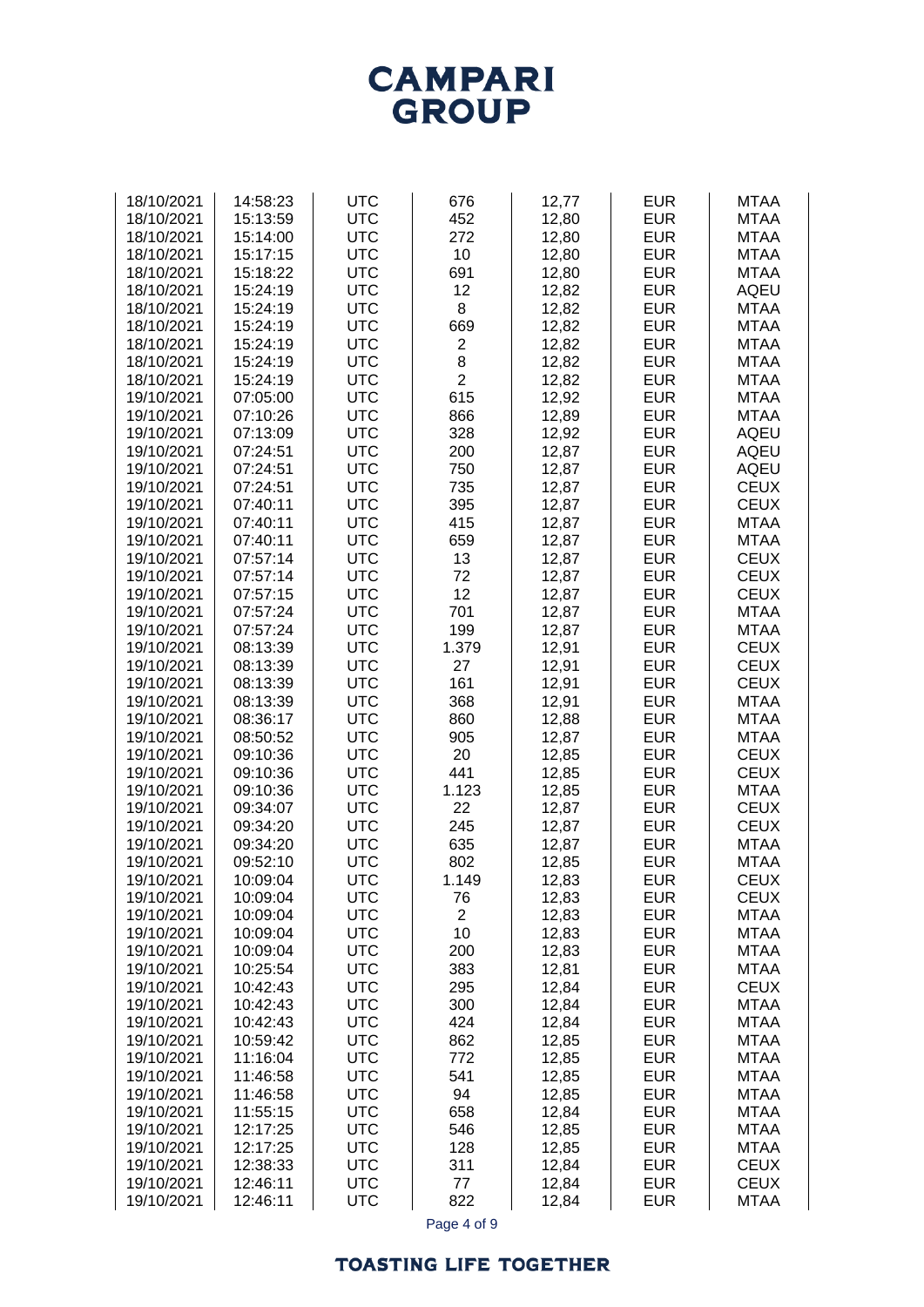# **TOASTING LIFE TOGETHER**

| 19/10/2021               | 12:46:11             | <b>UTC</b>               | 11             | 12,84          | <b>EUR</b>               | <b>MTAA</b>                |
|--------------------------|----------------------|--------------------------|----------------|----------------|--------------------------|----------------------------|
| 19/10/2021<br>19/10/2021 | 12:46:11<br>12:46:11 | <b>UTC</b><br><b>UTC</b> | $\overline{2}$ | 12,84          | <b>EUR</b><br><b>EUR</b> | <b>MTAA</b><br><b>MTAA</b> |
| 19/10/2021               | 12:46:11             | <b>UTC</b>               | 675<br>150     | 12,84<br>12,84 | <b>EUR</b>               | <b>TQEX</b>                |
| 19/10/2021               | 12:46:11             | <b>UTC</b>               | 212            | 12,84          | <b>EUR</b>               | <b>TQEX</b>                |
| 19/10/2021               | 13:05:09             | <b>UTC</b>               | 966            | 12,83          | <b>EUR</b>               | <b>MTAA</b>                |
| 19/10/2021               | 13:27:55             | <b>UTC</b>               | 280            | 12,84          | <b>EUR</b>               | <b>CEUX</b>                |
| 19/10/2021               | 13:27:55             | <b>UTC</b>               | 535            | 12,84          | <b>EUR</b>               | <b>MTAA</b>                |
| 19/10/2021               | 13:27:55             | <b>UTC</b>               | 232            | 12,84          | <b>EUR</b>               | <b>MTAA</b>                |
| 19/10/2021               | 13:34:18             | <b>UTC</b>               | 671            | 12,83          | <b>EUR</b>               | <b>MTAA</b>                |
| 19/10/2021               | 13:39:57             | <b>UTC</b>               | 732            | 12,82          | <b>EUR</b>               | <b>MTAA</b>                |
| 19/10/2021               | 13:48:26             | <b>UTC</b>               | 410            | 12,83          | <b>EUR</b>               | <b>MTAA</b>                |
| 19/10/2021               | 13:48:26             | <b>UTC</b>               | 335            | 12,83          | <b>EUR</b>               | <b>MTAA</b>                |
| 19/10/2021               | 13:56:28             | <b>UTC</b>               | 503            | 12,81          | <b>EUR</b>               | <b>MTAA</b>                |
| 19/10/2021               | 13:56:28             | <b>UTC</b>               | 437            | 12,81          | <b>EUR</b>               | <b>MTAA</b>                |
| 19/10/2021               | 14:06:31             | <b>UTC</b>               | 736            | 12,80          | <b>EUR</b>               | <b>MTAA</b>                |
| 19/10/2021               | 14:12:12             | <b>UTC</b>               | 22             | 12,80          | <b>EUR</b>               | <b>MTAA</b>                |
| 19/10/2021               | 14:12:12             | <b>UTC</b>               | 589            | 12,80          | <b>EUR</b>               | <b>MTAA</b>                |
| 19/10/2021               | 14:23:44             | <b>UTC</b>               | 675            | 12,81          | <b>EUR</b>               | <b>MTAA</b>                |
| 19/10/2021               | 14:33:35             | <b>UTC</b><br><b>UTC</b> | 103            | 12,81          | <b>EUR</b>               | <b>MTAA</b><br><b>MTAA</b> |
| 19/10/2021<br>19/10/2021 | 14:33:35<br>14:33:43 | <b>UTC</b>               | 330<br>36      | 12,81<br>12,81 | <b>EUR</b><br><b>EUR</b> | <b>MTAA</b>                |
| 19/10/2021               | 14:37:50             | <b>UTC</b>               | 622            | 12,80          | <b>EUR</b>               | <b>MTAA</b>                |
| 19/10/2021               | 14:50:06             | <b>UTC</b>               | 573            | 12,81          | <b>EUR</b>               | <b>MTAA</b>                |
| 19/10/2021               | 14:55:49             | <b>UTC</b>               | 55             | 12,82          | <b>EUR</b>               | <b>CEUX</b>                |
| 19/10/2021               | 14:55:49             | <b>UTC</b>               | 190            | 12,82          | <b>EUR</b>               | <b>CEUX</b>                |
| 19/10/2021               | 14:55:49             | <b>UTC</b>               | 200            | 12,82          | <b>EUR</b>               | <b>CEUX</b>                |
| 19/10/2021               | 14:55:49             | <b>UTC</b>               | 323            | 12,82          | <b>EUR</b>               | <b>MTAA</b>                |
| 19/10/2021               | 14:55:49             | <b>UTC</b>               | 824            | 12,82          | <b>EUR</b>               | <b>MTAA</b>                |
| 19/10/2021               | 15:08:15             | <b>UTC</b>               | 142            | 12,82          | <b>EUR</b>               | <b>MTAA</b>                |
| 19/10/2021               | 15:14:09             | <b>UTC</b>               | 954            | 12,82          | <b>EUR</b>               | <b>AQEU</b>                |
| 19/10/2021               | 15:14:09             | <b>UTC</b>               | 750            | 12,82          | <b>EUR</b>               | <b>AQEU</b>                |
| 19/10/2021               | 15:14:09             | <b>UTC</b>               | 102            | 12,82          | <b>EUR</b>               | AQEU                       |
| 19/10/2021               | 15:14:09             | <b>UTC</b>               | 74             | 12,82          | <b>EUR</b>               | <b>CEUX</b>                |
| 19/10/2021               | 15:14:09             | <b>UTC</b>               | 121            | 12,82          | <b>EUR</b>               | <b>CEUX</b>                |
| 19/10/2021               | 15:24:19             | <b>UTC</b>               | 335            | 12,82          | <b>EUR</b>               | <b>AQEU</b>                |
| 19/10/2021<br>20/10/2021 | 15:24:19<br>07:02:04 | <b>UTC</b><br><b>UTC</b> | 295            | 12,82          | <b>EUR</b><br><b>EUR</b> | AQEU<br><b>MTAA</b>        |
| 20/10/2021               | 07:09:03             | <b>UTC</b>               | 562<br>835     | 12,79<br>12,79 | <b>EUR</b>               | MTAA                       |
| 20/10/2021               | 07:17:32             | <b>UTC</b>               | 1.066          | 12,82          | <b>EUR</b>               | <b>MTAA</b>                |
| 20/10/2021               | 07:17:32             | <b>UTC</b>               | 138            | 12,82          | <b>EUR</b>               | <b>MTAA</b>                |
| 20/10/2021               | 07:26:37             | <b>UTC</b>               | 890            | 12,84          | <b>EUR</b>               | <b>MTAA</b>                |
| 20/10/2021               | 07:33:38             | <b>UTC</b>               | 1.034          | 12,86          | <b>EUR</b>               | <b>MTAA</b>                |
| 20/10/2021               | 07:54:01             | <b>UTC</b>               | 650            | 12,90          | <b>EUR</b>               | <b>AQEU</b>                |
| 20/10/2021               | 07:54:01             | <b>UTC</b>               | 159            | 12,90          | <b>EUR</b>               | <b>AQEU</b>                |
| 20/10/2021               | 07:54:01             | <b>UTC</b>               | 250            | 12,90          | <b>EUR</b>               | <b>AQEU</b>                |
| 20/10/2021               | 07:54:01             | <b>UTC</b>               | 200            | 12,90          | <b>EUR</b>               | <b>AQEU</b>                |
| 20/10/2021               | 08:00:36             | <b>UTC</b>               | 1              | 12,89          | <b>EUR</b>               | <b>MTAA</b>                |
| 20/10/2021               | 08:00:44             | <b>UTC</b>               | 1.052          | 12,89          | <b>EUR</b>               | <b>MTAA</b>                |
| 20/10/2021               | 08:20:43             | <b>UTC</b>               | 277            | 12,92          | <b>EUR</b>               | <b>CEUX</b>                |
| 20/10/2021               | 08:20:43             | <b>UTC</b>               | 617            | 12,92          | <b>EUR</b>               | <b>MTAA</b>                |
| 20/10/2021               | 08:20:43             | <b>UTC</b>               | 612            | 12,92          | <b>EUR</b>               | <b>MTAA</b>                |
| 20/10/2021<br>20/10/2021 | 08:46:52<br>08:48:50 | <b>UTC</b><br><b>UTC</b> | 150<br>1.200   | 12,92<br>12,92 | <b>EUR</b><br><b>EUR</b> | <b>CEUX</b><br><b>CEUX</b> |
| 20/10/2021               | 08:48:50             | <b>UTC</b>               | 11             | 12,92          | <b>EUR</b>               | <b>CEUX</b>                |
| 20/10/2021               | 08:48:50             | <b>UTC</b>               | 98             | 12,92          | <b>EUR</b>               | <b>TQEX</b>                |
| 20/10/2021               | 09:04:01             | <b>UTC</b>               | 699            | 12,91          | <b>EUR</b>               | <b>MTAA</b>                |
|                          |                      |                          | Page 5 of 9    |                |                          |                            |

**CAMPARI GROUP**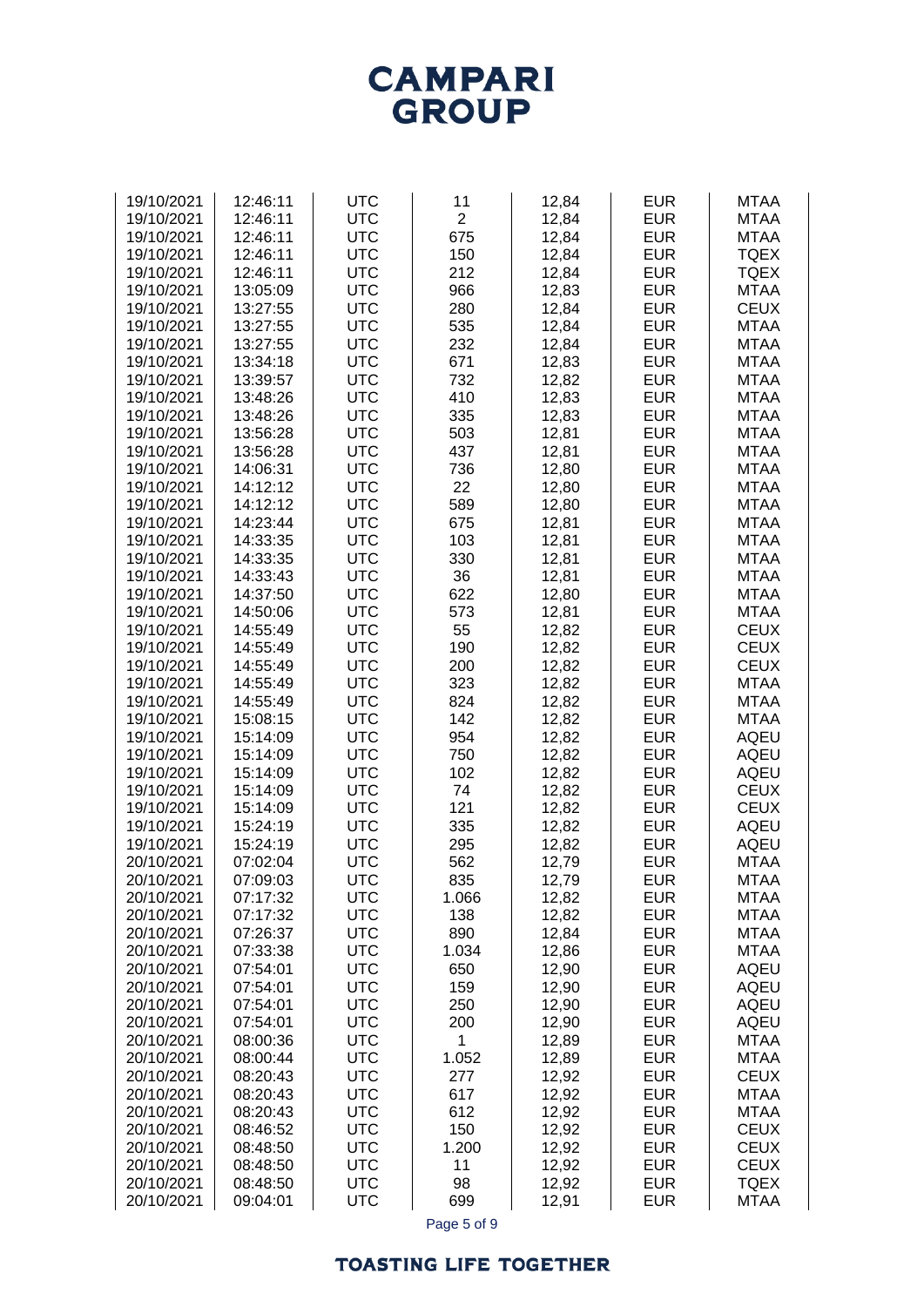| 20/10/2021 | 09:43:26 | <b>UTC</b> | 406            | 12,89          | <b>EUR</b> | <b>MTAA</b> |
|------------|----------|------------|----------------|----------------|------------|-------------|
| 20/10/2021 | 09:44:19 | <b>UTC</b> | 150            | 12,89          | <b>EUR</b> | <b>MTAA</b> |
| 20/10/2021 | 09:44:36 | <b>UTC</b> | 478            | 12,89          | <b>EUR</b> | <b>MTAA</b> |
| 20/10/2021 | 10:02:09 | <b>UTC</b> | 555            | 12,90          | <b>EUR</b> | <b>MTAA</b> |
| 20/10/2021 | 10:02:13 | <b>UTC</b> | 73             | 12,90          | <b>EUR</b> | <b>MTAA</b> |
| 20/10/2021 | 10:19:10 | <b>UTC</b> | 730            | 12,90          | <b>EUR</b> | <b>MTAA</b> |
| 20/10/2021 | 10:27:04 | <b>UTC</b> | 1.025          | 12,89          | <b>EUR</b> | <b>MTAA</b> |
| 20/10/2021 | 11:08:00 | <b>UTC</b> | 278            | 12,90          | <b>EUR</b> | <b>MTAA</b> |
| 20/10/2021 | 11:08:00 | <b>UTC</b> | 5              | 12,90          | <b>EUR</b> | <b>MTAA</b> |
| 20/10/2021 | 11:08:00 | <b>UTC</b> | $\overline{2}$ | 12,90          | <b>EUR</b> | <b>MTAA</b> |
| 20/10/2021 | 11:08:02 | <b>UTC</b> | 802            | 12,90          | <b>EUR</b> | <b>MTAA</b> |
| 20/10/2021 | 11:08:02 | <b>UTC</b> | 806            | 12,90          | <b>EUR</b> | <b>MTAA</b> |
| 20/10/2021 | 11:47:25 | <b>UTC</b> | 766            | 12,91          | <b>EUR</b> | <b>MTAA</b> |
| 20/10/2021 | 12:04:40 | <b>UTC</b> | 872            | 12,92          | <b>EUR</b> | <b>MTAA</b> |
| 20/10/2021 | 12:16:06 | <b>UTC</b> | 824            | 12,93          | <b>EUR</b> | <b>MTAA</b> |
| 20/10/2021 | 12:38:07 | <b>UTC</b> | 102            | 12,93          | <b>EUR</b> | <b>MTAA</b> |
| 20/10/2021 | 12:38:07 | <b>UTC</b> | 606            | 12,93          | <b>EUR</b> | <b>MTAA</b> |
| 20/10/2021 | 12:43:34 | <b>UTC</b> | 874            | 12,93          | <b>EUR</b> | <b>MTAA</b> |
| 20/10/2021 | 13:12:30 | <b>UTC</b> | 752            | 12,94          | <b>EUR</b> | <b>MTAA</b> |
| 20/10/2021 | 13:18:57 | <b>UTC</b> | 146            | 12,93          | <b>EUR</b> | <b>MTAA</b> |
| 20/10/2021 | 13:19:00 | <b>UTC</b> | 51             | 12,93          | <b>EUR</b> | <b>MTAA</b> |
| 20/10/2021 | 13:21:13 | <b>UTC</b> | 64             | 12,93          | <b>EUR</b> | <b>MTAA</b> |
| 20/10/2021 | 13:27:53 | <b>UTC</b> | 411            | 12,94          | <b>EUR</b> | <b>MTAA</b> |
| 20/10/2021 | 13:28:02 | <b>UTC</b> | 139            | 12,94          | <b>EUR</b> | <b>MTAA</b> |
| 20/10/2021 | 13:30:12 | <b>UTC</b> | 347            | 12,94          | <b>EUR</b> | <b>MTAA</b> |
| 20/10/2021 | 13:30:51 | <b>UTC</b> | 914            | 12,94          | <b>EUR</b> | <b>MTAA</b> |
| 20/10/2021 | 13:34:06 | <b>UTC</b> | 328            | 12,94          | <b>EUR</b> | <b>CEUX</b> |
| 20/10/2021 | 13:36:31 | <b>UTC</b> | 849            | 12,95          | <b>EUR</b> | <b>MTAA</b> |
| 20/10/2021 | 13:52:06 | <b>UTC</b> | 900            | 12,96          | <b>EUR</b> | <b>MTAA</b> |
| 20/10/2021 | 14:03:25 | <b>UTC</b> | 521            | 12,94          | <b>EUR</b> | <b>MTAA</b> |
| 20/10/2021 | 14:05:19 | <b>UTC</b> | 136            | 12,94          | <b>EUR</b> | <b>MTAA</b> |
| 20/10/2021 | 14:05:19 | <b>UTC</b> | 143            | 12,94          | <b>EUR</b> | <b>MTAA</b> |
| 20/10/2021 | 14:06:45 | <b>UTC</b> | 738            | 12,94          | <b>EUR</b> | <b>MTAA</b> |
| 20/10/2021 | 14:14:46 | <b>UTC</b> | 782            | 12,95          | <b>EUR</b> | <b>MTAA</b> |
| 20/10/2021 | 14:32:50 | <b>UTC</b> | 718            | 12,94          | <b>EUR</b> | <b>MTAA</b> |
| 20/10/2021 | 14:33:23 | <b>UTC</b> | 640            | 12,94          | <b>EUR</b> | <b>MTAA</b> |
| 20/10/2021 | 14:33:23 | <b>UTC</b> | 143            | 12,94          | <b>EUR</b> | <b>MTAA</b> |
| 20/10/2021 | 14:41:38 | <b>UTC</b> | 717            | 12,93          | <b>EUR</b> | <b>MTAA</b> |
| 20/10/2021 | 14:51:38 | <b>UTC</b> | 391            | 12,93          | <b>EUR</b> | <b>MTAA</b> |
| 20/10/2021 | 14:56:52 | <b>UTC</b> | 383            | 12,93          | <b>EUR</b> | <b>MTAA</b> |
| 20/10/2021 | 14:56:52 | <b>UTC</b> | 208            | 12,93          | <b>EUR</b> | <b>MTAA</b> |
| 20/10/2021 | 15:01:35 | <b>UTC</b> | 707            | 12,92          | <b>EUR</b> | <b>MTAA</b> |
| 20/10/2021 | 15:19:20 | <b>UTC</b> | 730            | 12,95          | <b>EUR</b> | <b>CEUX</b> |
| 20/10/2021 | 15:19:20 | <b>UTC</b> | 8              | 12,95          | <b>EUR</b> | <b>CEUX</b> |
| 20/10/2021 | 15:19:20 | <b>UTC</b> | 54             | 12,95          | <b>EUR</b> | <b>MTAA</b> |
| 20/10/2021 | 15:19:20 | <b>UTC</b> | 186            | 12,95          | <b>EUR</b> | <b>MTAA</b> |
| 20/10/2021 | 15:19:20 | <b>UTC</b> | 8              | 12,95          | <b>EUR</b> | <b>MTAA</b> |
| 20/10/2021 | 15:19:20 | <b>UTC</b> | 5              | 12,95          | <b>EUR</b> | <b>MTAA</b> |
| 20/10/2021 | 15:19:20 | <b>UTC</b> | 335            | 12,95          | <b>EUR</b> | <b>MTAA</b> |
| 20/10/2021 | 15:24:21 | <b>UTC</b> | 346            | 12,95          | <b>EUR</b> | <b>CEUX</b> |
| 21/10/2021 | 07:00:47 | <b>UTC</b> | 857            |                | <b>EUR</b> | <b>MTAA</b> |
| 21/10/2021 | 07:07:41 | <b>UTC</b> | 836            | 12,90<br>12,86 | <b>EUR</b> | <b>MTAA</b> |
| 21/10/2021 | 07:22:42 | <b>UTC</b> | 200            |                | <b>EUR</b> | AQEU        |
| 21/10/2021 | 07:22:42 | <b>UTC</b> | 250            | 12,90          | <b>EUR</b> | <b>AQEU</b> |
|            |          |            |                | 12,90          |            |             |
| 21/10/2021 | 07:22:42 | <b>UTC</b> | 750            | 12,90          | <b>EUR</b> | <b>AQEU</b> |

20/10/2021 09:14:44 UTC 945 12,91 EUR MTAA 20/10/2021 09:31:19 UTC 1.000 12,90 EUR MTAA

**CAMPARI GROUP** 

Page 6 of 9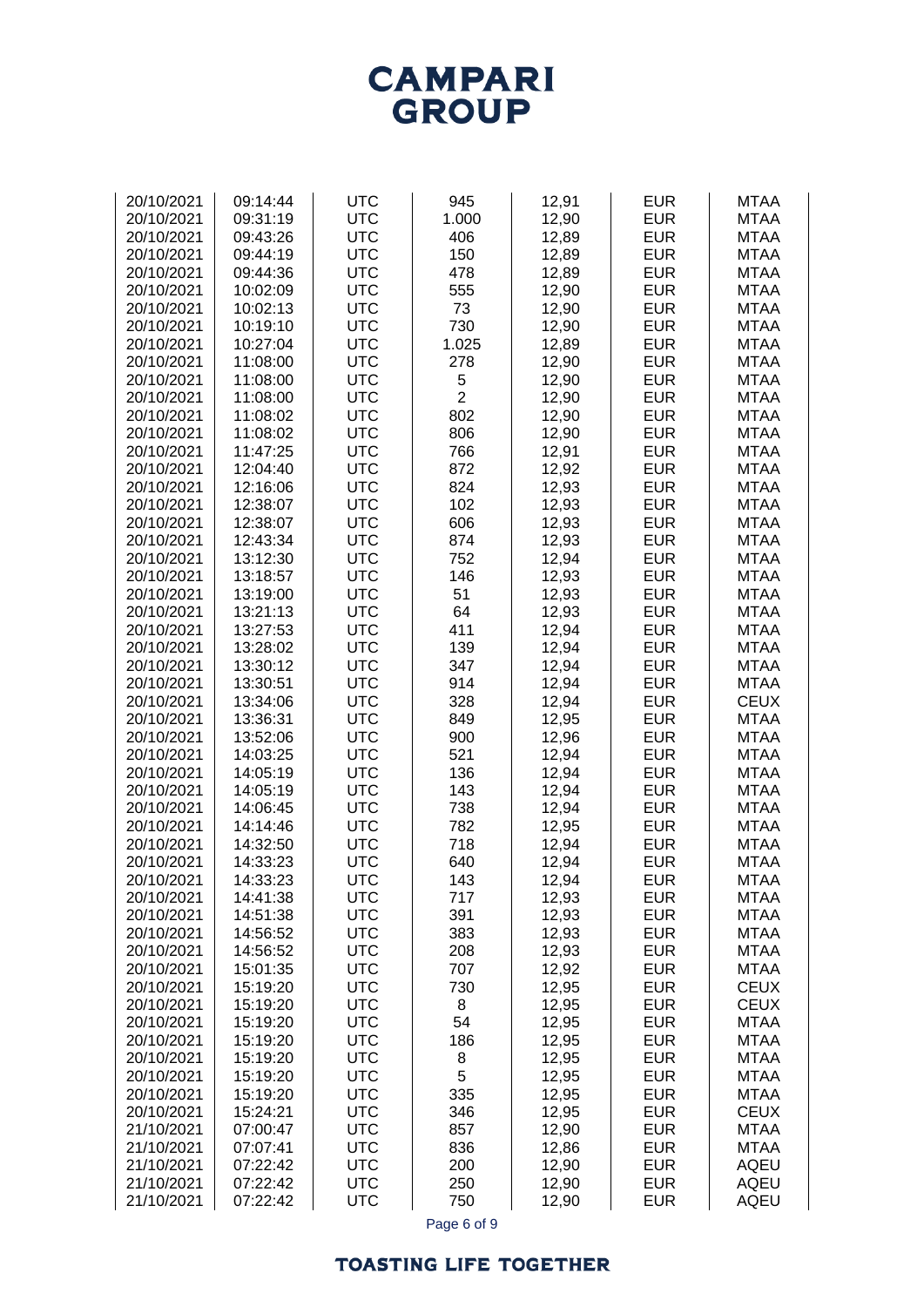# **CAMPARI**<br>GROUP

| 21/10/2021 | 07:22:42 | <b>UTC</b> | 70           | 12,90 | <b>EUR</b> | <b>CEUX</b> |
|------------|----------|------------|--------------|-------|------------|-------------|
| 21/10/2021 | 07:33:00 | <b>UTC</b> | 994          | 12,91 | <b>EUR</b> | <b>MTAA</b> |
|            |          |            |              |       |            |             |
| 21/10/2021 | 07:38:02 | <b>UTC</b> | 515          | 12,92 | <b>EUR</b> | <b>MTAA</b> |
| 21/10/2021 | 07:38:02 | <b>UTC</b> | 562          | 12,92 | <b>EUR</b> | <b>MTAA</b> |
| 21/10/2021 | 07:58:15 | <b>UTC</b> | 150          | 12,91 | <b>EUR</b> | <b>MTAA</b> |
| 21/10/2021 | 07:58:15 | <b>UTC</b> | 682          | 12,91 | <b>EUR</b> | <b>MTAA</b> |
|            |          |            |              |       |            |             |
| 21/10/2021 | 08:02:51 | <b>UTC</b> | 893          | 12,90 | <b>EUR</b> | <b>MTAA</b> |
| 21/10/2021 | 08:11:31 | <b>UTC</b> | 919          | 12,89 | <b>EUR</b> | <b>MTAA</b> |
| 21/10/2021 | 08:36:08 | <b>UTC</b> | 48           | 12,89 | <b>EUR</b> | <b>MTAA</b> |
| 21/10/2021 | 08:36:08 | <b>UTC</b> | 1.003        | 12,89 | <b>EUR</b> | <b>MTAA</b> |
|            |          |            |              |       |            |             |
| 21/10/2021 | 08:47:26 | <b>UTC</b> | 275          | 12,89 | <b>EUR</b> | <b>CEUX</b> |
| 21/10/2021 | 08:47:26 | <b>UTC</b> | 1.089        | 12,89 | <b>EUR</b> | <b>MTAA</b> |
| 21/10/2021 | 09:13:16 | <b>UTC</b> | 963          | 12,91 | <b>EUR</b> | <b>MTAA</b> |
| 21/10/2021 | 09:17:01 | <b>UTC</b> | 833          | 12,90 | <b>EUR</b> | <b>MTAA</b> |
| 21/10/2021 | 09:37:23 | <b>UTC</b> | 50           | 12,89 | <b>EUR</b> | <b>MTAA</b> |
|            |          |            |              |       |            |             |
| 21/10/2021 | 09:37:47 | <b>UTC</b> | 857          | 12,89 | <b>EUR</b> | <b>MTAA</b> |
| 21/10/2021 | 09:38:17 | <b>UTC</b> | 328          | 12,89 | <b>EUR</b> | <b>TQEX</b> |
| 21/10/2021 | 10:01:40 | <b>UTC</b> | 1.379        | 12,93 | <b>EUR</b> | <b>CEUX</b> |
| 21/10/2021 | 10:01:40 | <b>UTC</b> | 344          | 12,93 | <b>EUR</b> | <b>MTAA</b> |
| 21/10/2021 |          | <b>UTC</b> | $\mathbf{1}$ |       | <b>EUR</b> | <b>MTAA</b> |
|            | 10:01:40 |            |              | 12,93 |            |             |
| 21/10/2021 | 10:01:40 | <b>UTC</b> | 49           | 12,93 | <b>EUR</b> | <b>MTAA</b> |
| 21/10/2021 | 10:27:02 | <b>UTC</b> | 760          | 12,91 | <b>EUR</b> | <b>MTAA</b> |
| 21/10/2021 | 10:34:53 | <b>UTC</b> | 754          | 12,90 | <b>EUR</b> | <b>MTAA</b> |
| 21/10/2021 | 11:03:41 | <b>UTC</b> | 803          | 12,89 | <b>EUR</b> | <b>MTAA</b> |
| 21/10/2021 |          | <b>UTC</b> |              | 12,90 | <b>EUR</b> | <b>MTAA</b> |
|            | 11:20:05 |            | 860          |       |            |             |
| 21/10/2021 | 11:40:01 | <b>UTC</b> | 779          | 12,90 | <b>EUR</b> | <b>MTAA</b> |
| 21/10/2021 | 11:52:04 | <b>UTC</b> | 470          | 12,89 | <b>EUR</b> | <b>MTAA</b> |
| 21/10/2021 | 11:52:07 | <b>UTC</b> | 119          | 12,89 | <b>EUR</b> | <b>MTAA</b> |
| 21/10/2021 | 12:15:43 | <b>UTC</b> | 806          | 12,88 | <b>EUR</b> | <b>MTAA</b> |
| 21/10/2021 |          | <b>UTC</b> | 505          |       | <b>EUR</b> | <b>MTAA</b> |
|            | 12:32:07 |            |              | 12,89 |            |             |
| 21/10/2021 | 12:32:07 | <b>UTC</b> | 210          | 12,89 | <b>EUR</b> | <b>MTAA</b> |
| 21/10/2021 | 12:40:01 | <b>UTC</b> | 703          | 12,89 | <b>EUR</b> | <b>MTAA</b> |
| 21/10/2021 | 12:49:33 | <b>UTC</b> | 735          | 12,89 | <b>EUR</b> | <b>MTAA</b> |
| 21/10/2021 | 13:09:04 | <b>UTC</b> | 138          | 12,89 | <b>EUR</b> | <b>MTAA</b> |
| 21/10/2021 | 13:09:05 | <b>UTC</b> | 533          | 12,89 | <b>EUR</b> | <b>MTAA</b> |
|            |          |            |              |       |            |             |
| 21/10/2021 | 13:09:05 | <b>UTC</b> | 47           | 12,89 | <b>EUR</b> | <b>MTAA</b> |
| 21/10/2021 | 13:23:54 | <b>UTC</b> | 723          | 12,90 | <b>EUR</b> | <b>MTAA</b> |
| 21/10/2021 | 13:33:14 | <b>UTC</b> | 819          | 12,89 | <b>EUR</b> | <b>MTAA</b> |
| 21/10/2021 | 13:37:14 | UTC        | 788          | 12,89 | EUR        | MTAA        |
| 21/10/2021 | 13:48:22 | <b>UTC</b> | 588          | 12,90 | <b>EUR</b> | <b>MTAA</b> |
| 21/10/2021 | 14:05:12 | <b>UTC</b> | 76           |       | <b>EUR</b> | <b>AQEU</b> |
|            |          |            |              | 12,91 |            |             |
| 21/10/2021 | 14:05:12 | <b>UTC</b> | 200          | 12,91 | <b>EUR</b> | <b>AQEU</b> |
| 21/10/2021 | 14:05:12 | <b>UTC</b> | 250          | 12,91 | <b>EUR</b> | <b>AQEU</b> |
| 21/10/2021 | 14:05:12 | <b>UTC</b> | 319          | 12,91 | <b>EUR</b> | <b>AQEU</b> |
| 21/10/2021 | 14:05:12 | <b>UTC</b> | 230          | 12,91 | <b>EUR</b> | <b>AQEU</b> |
| 21/10/2021 | 14:05:12 | <b>UTC</b> | 216          | 12,91 | <b>EUR</b> | <b>AQEU</b> |
|            |          |            |              |       |            |             |
| 21/10/2021 | 14:05:12 | <b>UTC</b> | 321          | 12,91 | <b>EUR</b> | <b>CEUX</b> |
| 21/10/2021 | 14:12:21 | <b>UTC</b> | 362          | 12,89 | <b>EUR</b> | <b>MTAA</b> |
| 21/10/2021 | 14:12:26 | <b>UTC</b> | 218          | 12,89 | <b>EUR</b> | <b>MTAA</b> |
| 21/10/2021 | 14:30:37 | <b>UTC</b> | 55           | 12,92 | <b>EUR</b> | <b>AQEU</b> |
| 21/10/2021 | 14:30:37 | <b>UTC</b> | 750          | 12,92 | <b>EUR</b> | <b>AQEU</b> |
|            |          |            |              |       |            |             |
| 21/10/2021 | 14:30:37 | <b>UTC</b> | 250          | 12,92 | <b>EUR</b> | <b>AQEU</b> |
| 21/10/2021 | 14:30:37 | <b>UTC</b> | 319          | 12,92 | <b>EUR</b> | <b>AQEU</b> |
| 21/10/2021 | 14:30:37 | <b>UTC</b> | 238          | 12,92 | <b>EUR</b> | <b>AQEU</b> |
| 21/10/2021 | 14:30:37 | <b>UTC</b> | 128          | 12,92 | <b>EUR</b> | <b>AQEU</b> |
| 21/10/2021 | 14:36:53 | <b>UTC</b> | 553          | 12,91 | <b>EUR</b> | <b>MTAA</b> |
|            |          |            |              |       |            |             |
| 21/10/2021 | 14:49:31 | <b>UTC</b> | 958          | 12,91 | <b>EUR</b> | <b>MTAA</b> |

Page 7 of 9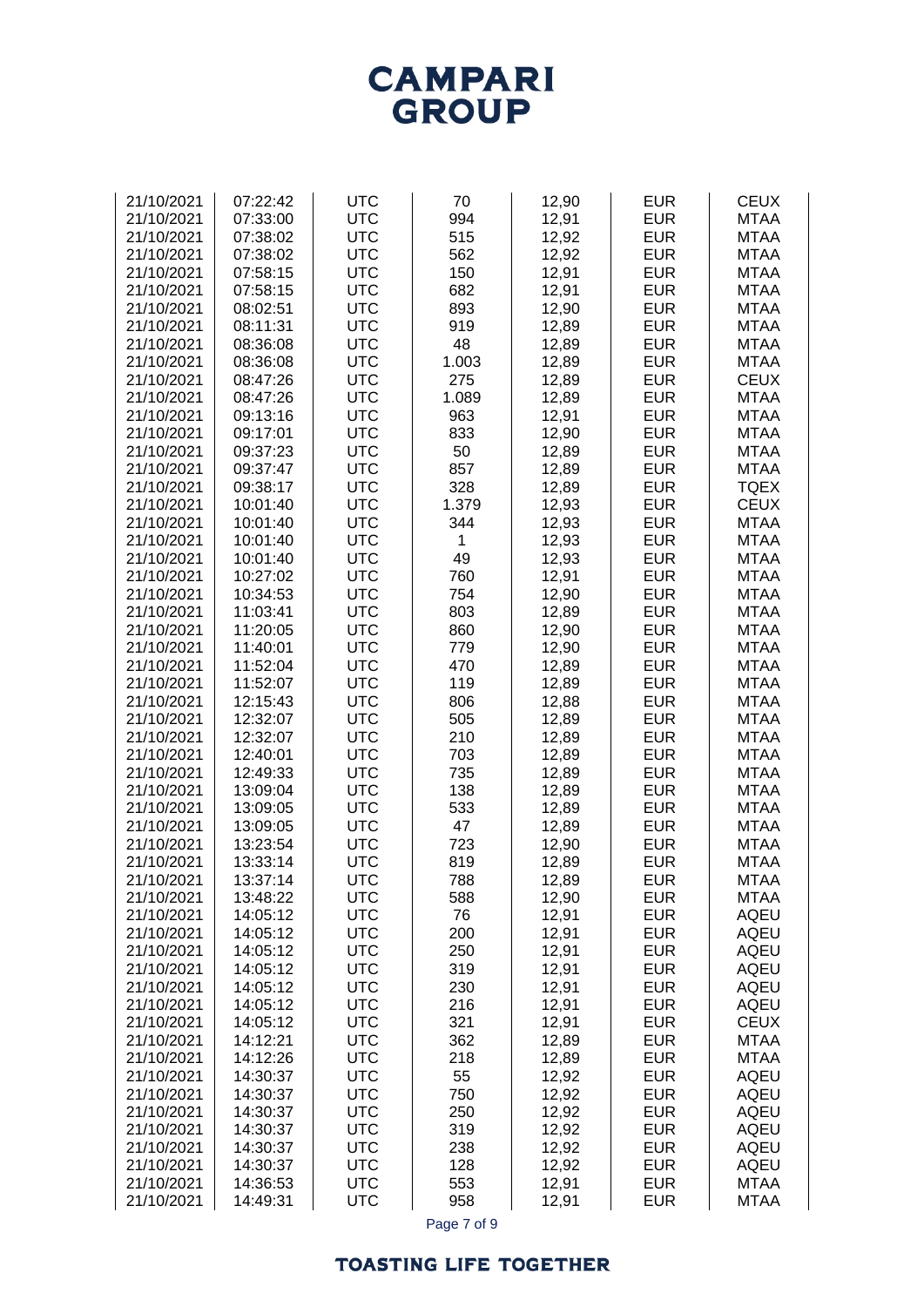

| <b>UTC</b><br>21/10/2021<br>14:59:10<br>184<br>12,91<br><b>EUR</b><br><b>MTAA</b><br><b>UTC</b><br>938<br><b>EUR</b><br>21/10/2021<br>14:59:10<br>12,91<br><b>MTAA</b><br><b>UTC</b><br>115<br><b>EUR</b><br><b>MTAA</b><br>21/10/2021<br>15:14:09<br>12,92<br>21/10/2021<br><b>UTC</b><br>364<br>12,92<br><b>EUR</b><br><b>MTAA</b><br>15:14:09<br>21/10/2021<br><b>UTC</b><br>422<br><b>EUR</b><br><b>MTAA</b><br>15:20:27<br>12,93<br>21/10/2021<br><b>UTC</b><br>600<br>12,93<br><b>EUR</b><br><b>MTAA</b><br>15:20:27<br>15:20:27<br><b>UTC</b><br>4<br>12,93<br><b>EUR</b><br>21/10/2021<br><b>MTAA</b><br><b>UTC</b><br>172<br>12,93<br><b>EUR</b><br>21/10/2021<br>15:20:27<br><b>MTAA</b><br><b>UTC</b><br>272<br>12,93<br><b>EUR</b><br><b>CEUX</b><br>21/10/2021<br>15:24:23<br>49<br><b>UTC</b><br>12,93<br><b>EUR</b><br><b>CEUX</b><br>21/10/2021<br>15:24:23<br><b>UTC</b><br><b>EUR</b><br>22/10/2021<br>07:00:45<br>987<br>12,98<br><b>MTAA</b><br>07:12:25<br><b>UTC</b><br><b>EUR</b><br><b>MTAA</b><br>22/10/2021<br>886<br>12,98<br>07:20:31<br><b>UTC</b><br>84<br><b>EUR</b><br><b>MTAA</b><br>22/10/2021<br>13,00<br>974<br><b>EUR</b><br>22/10/2021<br>07:20:31<br><b>UTC</b><br>13,00<br><b>MTAA</b><br><b>UTC</b><br>1.056<br><b>EUR</b><br><b>MTAA</b><br>22/10/2021<br>07:29:35<br>13,03<br>22/10/2021<br><b>UTC</b><br>1.051<br><b>EUR</b><br><b>MTAA</b><br>07:43:37<br>12,99<br><b>UTC</b><br><b>EUR</b><br>22/10/2021<br>557<br><b>AQEU</b><br>08:00:09<br>13,01<br>22/10/2021<br><b>UTC</b><br>1.279<br><b>EUR</b><br><b>MTAA</b><br>08:01:55<br>13,00<br>22/10/2021<br>08:11:39<br><b>UTC</b><br>827<br>13,00<br><b>EUR</b><br><b>MTAA</b><br><b>UTC</b><br>809<br><b>EUR</b><br>22/10/2021<br>08:27:33<br>13,00<br><b>MTAA</b><br>08:41:22<br><b>UTC</b><br>451<br>12,99<br><b>EUR</b><br><b>MTAA</b><br>22/10/2021<br><b>UTC</b><br>08:44:23<br>451<br>12,99<br><b>EUR</b><br><b>MTAA</b><br>22/10/2021<br><b>UTC</b><br><b>EUR</b><br><b>MTAA</b><br>22/10/2021<br>09:02:30<br>1.173<br>12,96<br>09:24:13<br><b>UTC</b><br>750<br><b>EUR</b><br><b>AQEU</b><br>22/10/2021<br>12,97<br>09:24:13<br><b>UTC</b><br>749<br>12,97<br><b>EUR</b><br><b>AQEU</b><br>22/10/2021<br><b>EUR</b><br><b>MTAA</b><br>22/10/2021<br>09:34:16<br><b>UTC</b><br>842<br>12,97<br><b>UTC</b><br>200<br><b>EUR</b><br><b>AQEU</b><br>22/10/2021<br>10:23:40<br>13,02<br>22/10/2021<br>10:23:40<br><b>UTC</b><br>250<br>13,02<br><b>EUR</b><br><b>AQEU</b><br><b>UTC</b><br><b>EUR</b><br><b>AQEU</b><br>22/10/2021<br>10:23:40<br>200<br>13,02<br><b>UTC</b><br>166<br><b>EUR</b><br><b>AQEU</b><br>22/10/2021<br>10:23:40<br>13,02<br>22/10/2021<br>10:23:40<br><b>UTC</b><br>204<br>13,02<br><b>EUR</b><br><b>AQEU</b><br>10:23:40<br><b>UTC</b><br>814<br><b>EUR</b><br><b>MTAA</b><br>22/10/2021<br>13,02<br><b>UTC</b><br>36<br>12,99<br><b>EUR</b><br><b>MTAA</b><br>22/10/2021<br>10:54:58<br>11:03:19<br><b>UTC</b><br>1.379<br><b>EUR</b><br><b>CEUX</b><br>22/10/2021<br>13,00<br><b>UTC</b><br>27<br><b>EUR</b><br><b>CEUX</b><br>22/10/2021<br>11:03:19<br>13,00<br>11:22:32<br><b>UTC</b><br>1.187<br><b>EUR</b><br><b>MTAA</b><br>22/10/2021<br>12,98<br><b>EUR</b><br>22/10/2021<br>11:51:42<br><b>UTC</b><br>787<br>12,91<br><b>MTAA</b><br>22/10/2021<br>12:07:01<br><b>UTC</b><br>267<br>12,91<br><b>EUR</b><br><b>MTAA</b><br>22/10/2021<br>12:07:01<br>UTC<br>428<br>12,91<br>EUR<br>MTAA<br><b>UTC</b><br><b>EUR</b><br>22/10/2021<br>12:21:47<br>960<br>12,91<br><b>MTAA</b><br><b>UTC</b><br>847<br><b>EUR</b><br><b>CEUX</b><br>22/10/2021<br>12:53:08<br>12,94<br><b>UTC</b><br>200<br><b>EUR</b><br>22/10/2021<br>12:53:08<br>12,94<br><b>CEUX</b><br><b>UTC</b><br><b>EUR</b><br>22/10/2021<br>12:53:08<br>500<br>12,94<br><b>CEUX</b><br><b>UTC</b><br><b>EUR</b><br><b>CEUX</b><br>22/10/2021<br>12:53:08<br>57<br>12,94<br><b>UTC</b><br>43<br>12,94<br><b>EUR</b><br><b>CEUX</b><br>22/10/2021<br>12:53:08<br><b>UTC</b><br><b>EUR</b><br><b>CEUX</b><br>22/10/2021<br>12:53:08<br>41<br>12,94<br><b>UTC</b><br><b>EUR</b><br>22/10/2021<br>13:18:36<br>987<br>12,94<br><b>MTAA</b><br><b>UTC</b><br><b>EUR</b><br><b>MTAA</b><br>22/10/2021<br>13:24:34<br>863<br>12,93<br><b>EUR</b><br>22/10/2021<br>13:40:51<br><b>UTC</b><br>825<br>12,95<br><b>MTAA</b><br>22/10/2021<br>13:55:21<br><b>UTC</b><br>147<br>12,96<br><b>EUR</b><br><b>MTAA</b><br>84<br><b>EUR</b><br><b>TQEX</b><br>22/10/2021<br>13:55:21<br><b>UTC</b><br>12,96<br><b>UTC</b><br>364<br><b>EUR</b><br><b>CEUX</b><br>22/10/2021<br>13:55:25<br>12,97<br><b>UTC</b><br>1.524<br><b>EUR</b><br>22/10/2021<br>13:57:03<br><b>MTAA</b><br>12,97<br>22/10/2021<br><b>UTC</b><br>710<br><b>EUR</b><br>14:03:36<br>12,96<br><b>AQEU</b><br><b>UTC</b><br>611<br><b>EUR</b><br>22/10/2021<br>14:09:58<br>12,97<br><b>MTAA</b><br>22/10/2021<br><b>UTC</b><br><b>EUR</b><br>14:27:06<br>667<br>12,96<br><b>MTAA</b><br>22/10/2021<br><b>EUR</b><br>14:31:29<br><b>UTC</b><br>928<br>12,97<br><b>MTAA</b> |  |  |  |  |
|--------------------------------------------------------------------------------------------------------------------------------------------------------------------------------------------------------------------------------------------------------------------------------------------------------------------------------------------------------------------------------------------------------------------------------------------------------------------------------------------------------------------------------------------------------------------------------------------------------------------------------------------------------------------------------------------------------------------------------------------------------------------------------------------------------------------------------------------------------------------------------------------------------------------------------------------------------------------------------------------------------------------------------------------------------------------------------------------------------------------------------------------------------------------------------------------------------------------------------------------------------------------------------------------------------------------------------------------------------------------------------------------------------------------------------------------------------------------------------------------------------------------------------------------------------------------------------------------------------------------------------------------------------------------------------------------------------------------------------------------------------------------------------------------------------------------------------------------------------------------------------------------------------------------------------------------------------------------------------------------------------------------------------------------------------------------------------------------------------------------------------------------------------------------------------------------------------------------------------------------------------------------------------------------------------------------------------------------------------------------------------------------------------------------------------------------------------------------------------------------------------------------------------------------------------------------------------------------------------------------------------------------------------------------------------------------------------------------------------------------------------------------------------------------------------------------------------------------------------------------------------------------------------------------------------------------------------------------------------------------------------------------------------------------------------------------------------------------------------------------------------------------------------------------------------------------------------------------------------------------------------------------------------------------------------------------------------------------------------------------------------------------------------------------------------------------------------------------------------------------------------------------------------------------------------------------------------------------------------------------------------------------------------------------------------------------------------------------------------------------------------------------------------------------------------------------------------------------------------------------------------------------------------------------------------------------------------------------------------------------------------------------------------------------------------------------------------------------------------------------------------------------------------------------------------------------------------------------------------------------------------------------------------------------------------------------------------------------------------------------------------------------------------------------------------------------------------------------------------------------------------------------------------------------------------------------------------------------------------------------------------------------------------------------------------------------------------------------------------------------------------------------------------------------------------------------------------------------------------------------------------------------------------------------------------------------------------------------------------------------------------------------------|--|--|--|--|
|                                                                                                                                                                                                                                                                                                                                                                                                                                                                                                                                                                                                                                                                                                                                                                                                                                                                                                                                                                                                                                                                                                                                                                                                                                                                                                                                                                                                                                                                                                                                                                                                                                                                                                                                                                                                                                                                                                                                                                                                                                                                                                                                                                                                                                                                                                                                                                                                                                                                                                                                                                                                                                                                                                                                                                                                                                                                                                                                                                                                                                                                                                                                                                                                                                                                                                                                                                                                                                                                                                                                                                                                                                                                                                                                                                                                                                                                                                                                                                                                                                                                                                                                                                                                                                                                                                                                                                                                                                                                                                                                                                                                                                                                                                                                                                                                                                                                                                                                                                                                                          |  |  |  |  |
|                                                                                                                                                                                                                                                                                                                                                                                                                                                                                                                                                                                                                                                                                                                                                                                                                                                                                                                                                                                                                                                                                                                                                                                                                                                                                                                                                                                                                                                                                                                                                                                                                                                                                                                                                                                                                                                                                                                                                                                                                                                                                                                                                                                                                                                                                                                                                                                                                                                                                                                                                                                                                                                                                                                                                                                                                                                                                                                                                                                                                                                                                                                                                                                                                                                                                                                                                                                                                                                                                                                                                                                                                                                                                                                                                                                                                                                                                                                                                                                                                                                                                                                                                                                                                                                                                                                                                                                                                                                                                                                                                                                                                                                                                                                                                                                                                                                                                                                                                                                                                          |  |  |  |  |
|                                                                                                                                                                                                                                                                                                                                                                                                                                                                                                                                                                                                                                                                                                                                                                                                                                                                                                                                                                                                                                                                                                                                                                                                                                                                                                                                                                                                                                                                                                                                                                                                                                                                                                                                                                                                                                                                                                                                                                                                                                                                                                                                                                                                                                                                                                                                                                                                                                                                                                                                                                                                                                                                                                                                                                                                                                                                                                                                                                                                                                                                                                                                                                                                                                                                                                                                                                                                                                                                                                                                                                                                                                                                                                                                                                                                                                                                                                                                                                                                                                                                                                                                                                                                                                                                                                                                                                                                                                                                                                                                                                                                                                                                                                                                                                                                                                                                                                                                                                                                                          |  |  |  |  |
|                                                                                                                                                                                                                                                                                                                                                                                                                                                                                                                                                                                                                                                                                                                                                                                                                                                                                                                                                                                                                                                                                                                                                                                                                                                                                                                                                                                                                                                                                                                                                                                                                                                                                                                                                                                                                                                                                                                                                                                                                                                                                                                                                                                                                                                                                                                                                                                                                                                                                                                                                                                                                                                                                                                                                                                                                                                                                                                                                                                                                                                                                                                                                                                                                                                                                                                                                                                                                                                                                                                                                                                                                                                                                                                                                                                                                                                                                                                                                                                                                                                                                                                                                                                                                                                                                                                                                                                                                                                                                                                                                                                                                                                                                                                                                                                                                                                                                                                                                                                                                          |  |  |  |  |
|                                                                                                                                                                                                                                                                                                                                                                                                                                                                                                                                                                                                                                                                                                                                                                                                                                                                                                                                                                                                                                                                                                                                                                                                                                                                                                                                                                                                                                                                                                                                                                                                                                                                                                                                                                                                                                                                                                                                                                                                                                                                                                                                                                                                                                                                                                                                                                                                                                                                                                                                                                                                                                                                                                                                                                                                                                                                                                                                                                                                                                                                                                                                                                                                                                                                                                                                                                                                                                                                                                                                                                                                                                                                                                                                                                                                                                                                                                                                                                                                                                                                                                                                                                                                                                                                                                                                                                                                                                                                                                                                                                                                                                                                                                                                                                                                                                                                                                                                                                                                                          |  |  |  |  |
|                                                                                                                                                                                                                                                                                                                                                                                                                                                                                                                                                                                                                                                                                                                                                                                                                                                                                                                                                                                                                                                                                                                                                                                                                                                                                                                                                                                                                                                                                                                                                                                                                                                                                                                                                                                                                                                                                                                                                                                                                                                                                                                                                                                                                                                                                                                                                                                                                                                                                                                                                                                                                                                                                                                                                                                                                                                                                                                                                                                                                                                                                                                                                                                                                                                                                                                                                                                                                                                                                                                                                                                                                                                                                                                                                                                                                                                                                                                                                                                                                                                                                                                                                                                                                                                                                                                                                                                                                                                                                                                                                                                                                                                                                                                                                                                                                                                                                                                                                                                                                          |  |  |  |  |
|                                                                                                                                                                                                                                                                                                                                                                                                                                                                                                                                                                                                                                                                                                                                                                                                                                                                                                                                                                                                                                                                                                                                                                                                                                                                                                                                                                                                                                                                                                                                                                                                                                                                                                                                                                                                                                                                                                                                                                                                                                                                                                                                                                                                                                                                                                                                                                                                                                                                                                                                                                                                                                                                                                                                                                                                                                                                                                                                                                                                                                                                                                                                                                                                                                                                                                                                                                                                                                                                                                                                                                                                                                                                                                                                                                                                                                                                                                                                                                                                                                                                                                                                                                                                                                                                                                                                                                                                                                                                                                                                                                                                                                                                                                                                                                                                                                                                                                                                                                                                                          |  |  |  |  |
|                                                                                                                                                                                                                                                                                                                                                                                                                                                                                                                                                                                                                                                                                                                                                                                                                                                                                                                                                                                                                                                                                                                                                                                                                                                                                                                                                                                                                                                                                                                                                                                                                                                                                                                                                                                                                                                                                                                                                                                                                                                                                                                                                                                                                                                                                                                                                                                                                                                                                                                                                                                                                                                                                                                                                                                                                                                                                                                                                                                                                                                                                                                                                                                                                                                                                                                                                                                                                                                                                                                                                                                                                                                                                                                                                                                                                                                                                                                                                                                                                                                                                                                                                                                                                                                                                                                                                                                                                                                                                                                                                                                                                                                                                                                                                                                                                                                                                                                                                                                                                          |  |  |  |  |
|                                                                                                                                                                                                                                                                                                                                                                                                                                                                                                                                                                                                                                                                                                                                                                                                                                                                                                                                                                                                                                                                                                                                                                                                                                                                                                                                                                                                                                                                                                                                                                                                                                                                                                                                                                                                                                                                                                                                                                                                                                                                                                                                                                                                                                                                                                                                                                                                                                                                                                                                                                                                                                                                                                                                                                                                                                                                                                                                                                                                                                                                                                                                                                                                                                                                                                                                                                                                                                                                                                                                                                                                                                                                                                                                                                                                                                                                                                                                                                                                                                                                                                                                                                                                                                                                                                                                                                                                                                                                                                                                                                                                                                                                                                                                                                                                                                                                                                                                                                                                                          |  |  |  |  |
|                                                                                                                                                                                                                                                                                                                                                                                                                                                                                                                                                                                                                                                                                                                                                                                                                                                                                                                                                                                                                                                                                                                                                                                                                                                                                                                                                                                                                                                                                                                                                                                                                                                                                                                                                                                                                                                                                                                                                                                                                                                                                                                                                                                                                                                                                                                                                                                                                                                                                                                                                                                                                                                                                                                                                                                                                                                                                                                                                                                                                                                                                                                                                                                                                                                                                                                                                                                                                                                                                                                                                                                                                                                                                                                                                                                                                                                                                                                                                                                                                                                                                                                                                                                                                                                                                                                                                                                                                                                                                                                                                                                                                                                                                                                                                                                                                                                                                                                                                                                                                          |  |  |  |  |
|                                                                                                                                                                                                                                                                                                                                                                                                                                                                                                                                                                                                                                                                                                                                                                                                                                                                                                                                                                                                                                                                                                                                                                                                                                                                                                                                                                                                                                                                                                                                                                                                                                                                                                                                                                                                                                                                                                                                                                                                                                                                                                                                                                                                                                                                                                                                                                                                                                                                                                                                                                                                                                                                                                                                                                                                                                                                                                                                                                                                                                                                                                                                                                                                                                                                                                                                                                                                                                                                                                                                                                                                                                                                                                                                                                                                                                                                                                                                                                                                                                                                                                                                                                                                                                                                                                                                                                                                                                                                                                                                                                                                                                                                                                                                                                                                                                                                                                                                                                                                                          |  |  |  |  |
|                                                                                                                                                                                                                                                                                                                                                                                                                                                                                                                                                                                                                                                                                                                                                                                                                                                                                                                                                                                                                                                                                                                                                                                                                                                                                                                                                                                                                                                                                                                                                                                                                                                                                                                                                                                                                                                                                                                                                                                                                                                                                                                                                                                                                                                                                                                                                                                                                                                                                                                                                                                                                                                                                                                                                                                                                                                                                                                                                                                                                                                                                                                                                                                                                                                                                                                                                                                                                                                                                                                                                                                                                                                                                                                                                                                                                                                                                                                                                                                                                                                                                                                                                                                                                                                                                                                                                                                                                                                                                                                                                                                                                                                                                                                                                                                                                                                                                                                                                                                                                          |  |  |  |  |
|                                                                                                                                                                                                                                                                                                                                                                                                                                                                                                                                                                                                                                                                                                                                                                                                                                                                                                                                                                                                                                                                                                                                                                                                                                                                                                                                                                                                                                                                                                                                                                                                                                                                                                                                                                                                                                                                                                                                                                                                                                                                                                                                                                                                                                                                                                                                                                                                                                                                                                                                                                                                                                                                                                                                                                                                                                                                                                                                                                                                                                                                                                                                                                                                                                                                                                                                                                                                                                                                                                                                                                                                                                                                                                                                                                                                                                                                                                                                                                                                                                                                                                                                                                                                                                                                                                                                                                                                                                                                                                                                                                                                                                                                                                                                                                                                                                                                                                                                                                                                                          |  |  |  |  |
|                                                                                                                                                                                                                                                                                                                                                                                                                                                                                                                                                                                                                                                                                                                                                                                                                                                                                                                                                                                                                                                                                                                                                                                                                                                                                                                                                                                                                                                                                                                                                                                                                                                                                                                                                                                                                                                                                                                                                                                                                                                                                                                                                                                                                                                                                                                                                                                                                                                                                                                                                                                                                                                                                                                                                                                                                                                                                                                                                                                                                                                                                                                                                                                                                                                                                                                                                                                                                                                                                                                                                                                                                                                                                                                                                                                                                                                                                                                                                                                                                                                                                                                                                                                                                                                                                                                                                                                                                                                                                                                                                                                                                                                                                                                                                                                                                                                                                                                                                                                                                          |  |  |  |  |
|                                                                                                                                                                                                                                                                                                                                                                                                                                                                                                                                                                                                                                                                                                                                                                                                                                                                                                                                                                                                                                                                                                                                                                                                                                                                                                                                                                                                                                                                                                                                                                                                                                                                                                                                                                                                                                                                                                                                                                                                                                                                                                                                                                                                                                                                                                                                                                                                                                                                                                                                                                                                                                                                                                                                                                                                                                                                                                                                                                                                                                                                                                                                                                                                                                                                                                                                                                                                                                                                                                                                                                                                                                                                                                                                                                                                                                                                                                                                                                                                                                                                                                                                                                                                                                                                                                                                                                                                                                                                                                                                                                                                                                                                                                                                                                                                                                                                                                                                                                                                                          |  |  |  |  |
|                                                                                                                                                                                                                                                                                                                                                                                                                                                                                                                                                                                                                                                                                                                                                                                                                                                                                                                                                                                                                                                                                                                                                                                                                                                                                                                                                                                                                                                                                                                                                                                                                                                                                                                                                                                                                                                                                                                                                                                                                                                                                                                                                                                                                                                                                                                                                                                                                                                                                                                                                                                                                                                                                                                                                                                                                                                                                                                                                                                                                                                                                                                                                                                                                                                                                                                                                                                                                                                                                                                                                                                                                                                                                                                                                                                                                                                                                                                                                                                                                                                                                                                                                                                                                                                                                                                                                                                                                                                                                                                                                                                                                                                                                                                                                                                                                                                                                                                                                                                                                          |  |  |  |  |
|                                                                                                                                                                                                                                                                                                                                                                                                                                                                                                                                                                                                                                                                                                                                                                                                                                                                                                                                                                                                                                                                                                                                                                                                                                                                                                                                                                                                                                                                                                                                                                                                                                                                                                                                                                                                                                                                                                                                                                                                                                                                                                                                                                                                                                                                                                                                                                                                                                                                                                                                                                                                                                                                                                                                                                                                                                                                                                                                                                                                                                                                                                                                                                                                                                                                                                                                                                                                                                                                                                                                                                                                                                                                                                                                                                                                                                                                                                                                                                                                                                                                                                                                                                                                                                                                                                                                                                                                                                                                                                                                                                                                                                                                                                                                                                                                                                                                                                                                                                                                                          |  |  |  |  |
|                                                                                                                                                                                                                                                                                                                                                                                                                                                                                                                                                                                                                                                                                                                                                                                                                                                                                                                                                                                                                                                                                                                                                                                                                                                                                                                                                                                                                                                                                                                                                                                                                                                                                                                                                                                                                                                                                                                                                                                                                                                                                                                                                                                                                                                                                                                                                                                                                                                                                                                                                                                                                                                                                                                                                                                                                                                                                                                                                                                                                                                                                                                                                                                                                                                                                                                                                                                                                                                                                                                                                                                                                                                                                                                                                                                                                                                                                                                                                                                                                                                                                                                                                                                                                                                                                                                                                                                                                                                                                                                                                                                                                                                                                                                                                                                                                                                                                                                                                                                                                          |  |  |  |  |
|                                                                                                                                                                                                                                                                                                                                                                                                                                                                                                                                                                                                                                                                                                                                                                                                                                                                                                                                                                                                                                                                                                                                                                                                                                                                                                                                                                                                                                                                                                                                                                                                                                                                                                                                                                                                                                                                                                                                                                                                                                                                                                                                                                                                                                                                                                                                                                                                                                                                                                                                                                                                                                                                                                                                                                                                                                                                                                                                                                                                                                                                                                                                                                                                                                                                                                                                                                                                                                                                                                                                                                                                                                                                                                                                                                                                                                                                                                                                                                                                                                                                                                                                                                                                                                                                                                                                                                                                                                                                                                                                                                                                                                                                                                                                                                                                                                                                                                                                                                                                                          |  |  |  |  |
|                                                                                                                                                                                                                                                                                                                                                                                                                                                                                                                                                                                                                                                                                                                                                                                                                                                                                                                                                                                                                                                                                                                                                                                                                                                                                                                                                                                                                                                                                                                                                                                                                                                                                                                                                                                                                                                                                                                                                                                                                                                                                                                                                                                                                                                                                                                                                                                                                                                                                                                                                                                                                                                                                                                                                                                                                                                                                                                                                                                                                                                                                                                                                                                                                                                                                                                                                                                                                                                                                                                                                                                                                                                                                                                                                                                                                                                                                                                                                                                                                                                                                                                                                                                                                                                                                                                                                                                                                                                                                                                                                                                                                                                                                                                                                                                                                                                                                                                                                                                                                          |  |  |  |  |
|                                                                                                                                                                                                                                                                                                                                                                                                                                                                                                                                                                                                                                                                                                                                                                                                                                                                                                                                                                                                                                                                                                                                                                                                                                                                                                                                                                                                                                                                                                                                                                                                                                                                                                                                                                                                                                                                                                                                                                                                                                                                                                                                                                                                                                                                                                                                                                                                                                                                                                                                                                                                                                                                                                                                                                                                                                                                                                                                                                                                                                                                                                                                                                                                                                                                                                                                                                                                                                                                                                                                                                                                                                                                                                                                                                                                                                                                                                                                                                                                                                                                                                                                                                                                                                                                                                                                                                                                                                                                                                                                                                                                                                                                                                                                                                                                                                                                                                                                                                                                                          |  |  |  |  |
|                                                                                                                                                                                                                                                                                                                                                                                                                                                                                                                                                                                                                                                                                                                                                                                                                                                                                                                                                                                                                                                                                                                                                                                                                                                                                                                                                                                                                                                                                                                                                                                                                                                                                                                                                                                                                                                                                                                                                                                                                                                                                                                                                                                                                                                                                                                                                                                                                                                                                                                                                                                                                                                                                                                                                                                                                                                                                                                                                                                                                                                                                                                                                                                                                                                                                                                                                                                                                                                                                                                                                                                                                                                                                                                                                                                                                                                                                                                                                                                                                                                                                                                                                                                                                                                                                                                                                                                                                                                                                                                                                                                                                                                                                                                                                                                                                                                                                                                                                                                                                          |  |  |  |  |
|                                                                                                                                                                                                                                                                                                                                                                                                                                                                                                                                                                                                                                                                                                                                                                                                                                                                                                                                                                                                                                                                                                                                                                                                                                                                                                                                                                                                                                                                                                                                                                                                                                                                                                                                                                                                                                                                                                                                                                                                                                                                                                                                                                                                                                                                                                                                                                                                                                                                                                                                                                                                                                                                                                                                                                                                                                                                                                                                                                                                                                                                                                                                                                                                                                                                                                                                                                                                                                                                                                                                                                                                                                                                                                                                                                                                                                                                                                                                                                                                                                                                                                                                                                                                                                                                                                                                                                                                                                                                                                                                                                                                                                                                                                                                                                                                                                                                                                                                                                                                                          |  |  |  |  |
|                                                                                                                                                                                                                                                                                                                                                                                                                                                                                                                                                                                                                                                                                                                                                                                                                                                                                                                                                                                                                                                                                                                                                                                                                                                                                                                                                                                                                                                                                                                                                                                                                                                                                                                                                                                                                                                                                                                                                                                                                                                                                                                                                                                                                                                                                                                                                                                                                                                                                                                                                                                                                                                                                                                                                                                                                                                                                                                                                                                                                                                                                                                                                                                                                                                                                                                                                                                                                                                                                                                                                                                                                                                                                                                                                                                                                                                                                                                                                                                                                                                                                                                                                                                                                                                                                                                                                                                                                                                                                                                                                                                                                                                                                                                                                                                                                                                                                                                                                                                                                          |  |  |  |  |
|                                                                                                                                                                                                                                                                                                                                                                                                                                                                                                                                                                                                                                                                                                                                                                                                                                                                                                                                                                                                                                                                                                                                                                                                                                                                                                                                                                                                                                                                                                                                                                                                                                                                                                                                                                                                                                                                                                                                                                                                                                                                                                                                                                                                                                                                                                                                                                                                                                                                                                                                                                                                                                                                                                                                                                                                                                                                                                                                                                                                                                                                                                                                                                                                                                                                                                                                                                                                                                                                                                                                                                                                                                                                                                                                                                                                                                                                                                                                                                                                                                                                                                                                                                                                                                                                                                                                                                                                                                                                                                                                                                                                                                                                                                                                                                                                                                                                                                                                                                                                                          |  |  |  |  |
|                                                                                                                                                                                                                                                                                                                                                                                                                                                                                                                                                                                                                                                                                                                                                                                                                                                                                                                                                                                                                                                                                                                                                                                                                                                                                                                                                                                                                                                                                                                                                                                                                                                                                                                                                                                                                                                                                                                                                                                                                                                                                                                                                                                                                                                                                                                                                                                                                                                                                                                                                                                                                                                                                                                                                                                                                                                                                                                                                                                                                                                                                                                                                                                                                                                                                                                                                                                                                                                                                                                                                                                                                                                                                                                                                                                                                                                                                                                                                                                                                                                                                                                                                                                                                                                                                                                                                                                                                                                                                                                                                                                                                                                                                                                                                                                                                                                                                                                                                                                                                          |  |  |  |  |
|                                                                                                                                                                                                                                                                                                                                                                                                                                                                                                                                                                                                                                                                                                                                                                                                                                                                                                                                                                                                                                                                                                                                                                                                                                                                                                                                                                                                                                                                                                                                                                                                                                                                                                                                                                                                                                                                                                                                                                                                                                                                                                                                                                                                                                                                                                                                                                                                                                                                                                                                                                                                                                                                                                                                                                                                                                                                                                                                                                                                                                                                                                                                                                                                                                                                                                                                                                                                                                                                                                                                                                                                                                                                                                                                                                                                                                                                                                                                                                                                                                                                                                                                                                                                                                                                                                                                                                                                                                                                                                                                                                                                                                                                                                                                                                                                                                                                                                                                                                                                                          |  |  |  |  |
|                                                                                                                                                                                                                                                                                                                                                                                                                                                                                                                                                                                                                                                                                                                                                                                                                                                                                                                                                                                                                                                                                                                                                                                                                                                                                                                                                                                                                                                                                                                                                                                                                                                                                                                                                                                                                                                                                                                                                                                                                                                                                                                                                                                                                                                                                                                                                                                                                                                                                                                                                                                                                                                                                                                                                                                                                                                                                                                                                                                                                                                                                                                                                                                                                                                                                                                                                                                                                                                                                                                                                                                                                                                                                                                                                                                                                                                                                                                                                                                                                                                                                                                                                                                                                                                                                                                                                                                                                                                                                                                                                                                                                                                                                                                                                                                                                                                                                                                                                                                                                          |  |  |  |  |
|                                                                                                                                                                                                                                                                                                                                                                                                                                                                                                                                                                                                                                                                                                                                                                                                                                                                                                                                                                                                                                                                                                                                                                                                                                                                                                                                                                                                                                                                                                                                                                                                                                                                                                                                                                                                                                                                                                                                                                                                                                                                                                                                                                                                                                                                                                                                                                                                                                                                                                                                                                                                                                                                                                                                                                                                                                                                                                                                                                                                                                                                                                                                                                                                                                                                                                                                                                                                                                                                                                                                                                                                                                                                                                                                                                                                                                                                                                                                                                                                                                                                                                                                                                                                                                                                                                                                                                                                                                                                                                                                                                                                                                                                                                                                                                                                                                                                                                                                                                                                                          |  |  |  |  |
|                                                                                                                                                                                                                                                                                                                                                                                                                                                                                                                                                                                                                                                                                                                                                                                                                                                                                                                                                                                                                                                                                                                                                                                                                                                                                                                                                                                                                                                                                                                                                                                                                                                                                                                                                                                                                                                                                                                                                                                                                                                                                                                                                                                                                                                                                                                                                                                                                                                                                                                                                                                                                                                                                                                                                                                                                                                                                                                                                                                                                                                                                                                                                                                                                                                                                                                                                                                                                                                                                                                                                                                                                                                                                                                                                                                                                                                                                                                                                                                                                                                                                                                                                                                                                                                                                                                                                                                                                                                                                                                                                                                                                                                                                                                                                                                                                                                                                                                                                                                                                          |  |  |  |  |
|                                                                                                                                                                                                                                                                                                                                                                                                                                                                                                                                                                                                                                                                                                                                                                                                                                                                                                                                                                                                                                                                                                                                                                                                                                                                                                                                                                                                                                                                                                                                                                                                                                                                                                                                                                                                                                                                                                                                                                                                                                                                                                                                                                                                                                                                                                                                                                                                                                                                                                                                                                                                                                                                                                                                                                                                                                                                                                                                                                                                                                                                                                                                                                                                                                                                                                                                                                                                                                                                                                                                                                                                                                                                                                                                                                                                                                                                                                                                                                                                                                                                                                                                                                                                                                                                                                                                                                                                                                                                                                                                                                                                                                                                                                                                                                                                                                                                                                                                                                                                                          |  |  |  |  |
|                                                                                                                                                                                                                                                                                                                                                                                                                                                                                                                                                                                                                                                                                                                                                                                                                                                                                                                                                                                                                                                                                                                                                                                                                                                                                                                                                                                                                                                                                                                                                                                                                                                                                                                                                                                                                                                                                                                                                                                                                                                                                                                                                                                                                                                                                                                                                                                                                                                                                                                                                                                                                                                                                                                                                                                                                                                                                                                                                                                                                                                                                                                                                                                                                                                                                                                                                                                                                                                                                                                                                                                                                                                                                                                                                                                                                                                                                                                                                                                                                                                                                                                                                                                                                                                                                                                                                                                                                                                                                                                                                                                                                                                                                                                                                                                                                                                                                                                                                                                                                          |  |  |  |  |
|                                                                                                                                                                                                                                                                                                                                                                                                                                                                                                                                                                                                                                                                                                                                                                                                                                                                                                                                                                                                                                                                                                                                                                                                                                                                                                                                                                                                                                                                                                                                                                                                                                                                                                                                                                                                                                                                                                                                                                                                                                                                                                                                                                                                                                                                                                                                                                                                                                                                                                                                                                                                                                                                                                                                                                                                                                                                                                                                                                                                                                                                                                                                                                                                                                                                                                                                                                                                                                                                                                                                                                                                                                                                                                                                                                                                                                                                                                                                                                                                                                                                                                                                                                                                                                                                                                                                                                                                                                                                                                                                                                                                                                                                                                                                                                                                                                                                                                                                                                                                                          |  |  |  |  |
|                                                                                                                                                                                                                                                                                                                                                                                                                                                                                                                                                                                                                                                                                                                                                                                                                                                                                                                                                                                                                                                                                                                                                                                                                                                                                                                                                                                                                                                                                                                                                                                                                                                                                                                                                                                                                                                                                                                                                                                                                                                                                                                                                                                                                                                                                                                                                                                                                                                                                                                                                                                                                                                                                                                                                                                                                                                                                                                                                                                                                                                                                                                                                                                                                                                                                                                                                                                                                                                                                                                                                                                                                                                                                                                                                                                                                                                                                                                                                                                                                                                                                                                                                                                                                                                                                                                                                                                                                                                                                                                                                                                                                                                                                                                                                                                                                                                                                                                                                                                                                          |  |  |  |  |
|                                                                                                                                                                                                                                                                                                                                                                                                                                                                                                                                                                                                                                                                                                                                                                                                                                                                                                                                                                                                                                                                                                                                                                                                                                                                                                                                                                                                                                                                                                                                                                                                                                                                                                                                                                                                                                                                                                                                                                                                                                                                                                                                                                                                                                                                                                                                                                                                                                                                                                                                                                                                                                                                                                                                                                                                                                                                                                                                                                                                                                                                                                                                                                                                                                                                                                                                                                                                                                                                                                                                                                                                                                                                                                                                                                                                                                                                                                                                                                                                                                                                                                                                                                                                                                                                                                                                                                                                                                                                                                                                                                                                                                                                                                                                                                                                                                                                                                                                                                                                                          |  |  |  |  |
|                                                                                                                                                                                                                                                                                                                                                                                                                                                                                                                                                                                                                                                                                                                                                                                                                                                                                                                                                                                                                                                                                                                                                                                                                                                                                                                                                                                                                                                                                                                                                                                                                                                                                                                                                                                                                                                                                                                                                                                                                                                                                                                                                                                                                                                                                                                                                                                                                                                                                                                                                                                                                                                                                                                                                                                                                                                                                                                                                                                                                                                                                                                                                                                                                                                                                                                                                                                                                                                                                                                                                                                                                                                                                                                                                                                                                                                                                                                                                                                                                                                                                                                                                                                                                                                                                                                                                                                                                                                                                                                                                                                                                                                                                                                                                                                                                                                                                                                                                                                                                          |  |  |  |  |
|                                                                                                                                                                                                                                                                                                                                                                                                                                                                                                                                                                                                                                                                                                                                                                                                                                                                                                                                                                                                                                                                                                                                                                                                                                                                                                                                                                                                                                                                                                                                                                                                                                                                                                                                                                                                                                                                                                                                                                                                                                                                                                                                                                                                                                                                                                                                                                                                                                                                                                                                                                                                                                                                                                                                                                                                                                                                                                                                                                                                                                                                                                                                                                                                                                                                                                                                                                                                                                                                                                                                                                                                                                                                                                                                                                                                                                                                                                                                                                                                                                                                                                                                                                                                                                                                                                                                                                                                                                                                                                                                                                                                                                                                                                                                                                                                                                                                                                                                                                                                                          |  |  |  |  |
|                                                                                                                                                                                                                                                                                                                                                                                                                                                                                                                                                                                                                                                                                                                                                                                                                                                                                                                                                                                                                                                                                                                                                                                                                                                                                                                                                                                                                                                                                                                                                                                                                                                                                                                                                                                                                                                                                                                                                                                                                                                                                                                                                                                                                                                                                                                                                                                                                                                                                                                                                                                                                                                                                                                                                                                                                                                                                                                                                                                                                                                                                                                                                                                                                                                                                                                                                                                                                                                                                                                                                                                                                                                                                                                                                                                                                                                                                                                                                                                                                                                                                                                                                                                                                                                                                                                                                                                                                                                                                                                                                                                                                                                                                                                                                                                                                                                                                                                                                                                                                          |  |  |  |  |
|                                                                                                                                                                                                                                                                                                                                                                                                                                                                                                                                                                                                                                                                                                                                                                                                                                                                                                                                                                                                                                                                                                                                                                                                                                                                                                                                                                                                                                                                                                                                                                                                                                                                                                                                                                                                                                                                                                                                                                                                                                                                                                                                                                                                                                                                                                                                                                                                                                                                                                                                                                                                                                                                                                                                                                                                                                                                                                                                                                                                                                                                                                                                                                                                                                                                                                                                                                                                                                                                                                                                                                                                                                                                                                                                                                                                                                                                                                                                                                                                                                                                                                                                                                                                                                                                                                                                                                                                                                                                                                                                                                                                                                                                                                                                                                                                                                                                                                                                                                                                                          |  |  |  |  |
|                                                                                                                                                                                                                                                                                                                                                                                                                                                                                                                                                                                                                                                                                                                                                                                                                                                                                                                                                                                                                                                                                                                                                                                                                                                                                                                                                                                                                                                                                                                                                                                                                                                                                                                                                                                                                                                                                                                                                                                                                                                                                                                                                                                                                                                                                                                                                                                                                                                                                                                                                                                                                                                                                                                                                                                                                                                                                                                                                                                                                                                                                                                                                                                                                                                                                                                                                                                                                                                                                                                                                                                                                                                                                                                                                                                                                                                                                                                                                                                                                                                                                                                                                                                                                                                                                                                                                                                                                                                                                                                                                                                                                                                                                                                                                                                                                                                                                                                                                                                                                          |  |  |  |  |
|                                                                                                                                                                                                                                                                                                                                                                                                                                                                                                                                                                                                                                                                                                                                                                                                                                                                                                                                                                                                                                                                                                                                                                                                                                                                                                                                                                                                                                                                                                                                                                                                                                                                                                                                                                                                                                                                                                                                                                                                                                                                                                                                                                                                                                                                                                                                                                                                                                                                                                                                                                                                                                                                                                                                                                                                                                                                                                                                                                                                                                                                                                                                                                                                                                                                                                                                                                                                                                                                                                                                                                                                                                                                                                                                                                                                                                                                                                                                                                                                                                                                                                                                                                                                                                                                                                                                                                                                                                                                                                                                                                                                                                                                                                                                                                                                                                                                                                                                                                                                                          |  |  |  |  |
|                                                                                                                                                                                                                                                                                                                                                                                                                                                                                                                                                                                                                                                                                                                                                                                                                                                                                                                                                                                                                                                                                                                                                                                                                                                                                                                                                                                                                                                                                                                                                                                                                                                                                                                                                                                                                                                                                                                                                                                                                                                                                                                                                                                                                                                                                                                                                                                                                                                                                                                                                                                                                                                                                                                                                                                                                                                                                                                                                                                                                                                                                                                                                                                                                                                                                                                                                                                                                                                                                                                                                                                                                                                                                                                                                                                                                                                                                                                                                                                                                                                                                                                                                                                                                                                                                                                                                                                                                                                                                                                                                                                                                                                                                                                                                                                                                                                                                                                                                                                                                          |  |  |  |  |
|                                                                                                                                                                                                                                                                                                                                                                                                                                                                                                                                                                                                                                                                                                                                                                                                                                                                                                                                                                                                                                                                                                                                                                                                                                                                                                                                                                                                                                                                                                                                                                                                                                                                                                                                                                                                                                                                                                                                                                                                                                                                                                                                                                                                                                                                                                                                                                                                                                                                                                                                                                                                                                                                                                                                                                                                                                                                                                                                                                                                                                                                                                                                                                                                                                                                                                                                                                                                                                                                                                                                                                                                                                                                                                                                                                                                                                                                                                                                                                                                                                                                                                                                                                                                                                                                                                                                                                                                                                                                                                                                                                                                                                                                                                                                                                                                                                                                                                                                                                                                                          |  |  |  |  |
|                                                                                                                                                                                                                                                                                                                                                                                                                                                                                                                                                                                                                                                                                                                                                                                                                                                                                                                                                                                                                                                                                                                                                                                                                                                                                                                                                                                                                                                                                                                                                                                                                                                                                                                                                                                                                                                                                                                                                                                                                                                                                                                                                                                                                                                                                                                                                                                                                                                                                                                                                                                                                                                                                                                                                                                                                                                                                                                                                                                                                                                                                                                                                                                                                                                                                                                                                                                                                                                                                                                                                                                                                                                                                                                                                                                                                                                                                                                                                                                                                                                                                                                                                                                                                                                                                                                                                                                                                                                                                                                                                                                                                                                                                                                                                                                                                                                                                                                                                                                                                          |  |  |  |  |
|                                                                                                                                                                                                                                                                                                                                                                                                                                                                                                                                                                                                                                                                                                                                                                                                                                                                                                                                                                                                                                                                                                                                                                                                                                                                                                                                                                                                                                                                                                                                                                                                                                                                                                                                                                                                                                                                                                                                                                                                                                                                                                                                                                                                                                                                                                                                                                                                                                                                                                                                                                                                                                                                                                                                                                                                                                                                                                                                                                                                                                                                                                                                                                                                                                                                                                                                                                                                                                                                                                                                                                                                                                                                                                                                                                                                                                                                                                                                                                                                                                                                                                                                                                                                                                                                                                                                                                                                                                                                                                                                                                                                                                                                                                                                                                                                                                                                                                                                                                                                                          |  |  |  |  |
|                                                                                                                                                                                                                                                                                                                                                                                                                                                                                                                                                                                                                                                                                                                                                                                                                                                                                                                                                                                                                                                                                                                                                                                                                                                                                                                                                                                                                                                                                                                                                                                                                                                                                                                                                                                                                                                                                                                                                                                                                                                                                                                                                                                                                                                                                                                                                                                                                                                                                                                                                                                                                                                                                                                                                                                                                                                                                                                                                                                                                                                                                                                                                                                                                                                                                                                                                                                                                                                                                                                                                                                                                                                                                                                                                                                                                                                                                                                                                                                                                                                                                                                                                                                                                                                                                                                                                                                                                                                                                                                                                                                                                                                                                                                                                                                                                                                                                                                                                                                                                          |  |  |  |  |
|                                                                                                                                                                                                                                                                                                                                                                                                                                                                                                                                                                                                                                                                                                                                                                                                                                                                                                                                                                                                                                                                                                                                                                                                                                                                                                                                                                                                                                                                                                                                                                                                                                                                                                                                                                                                                                                                                                                                                                                                                                                                                                                                                                                                                                                                                                                                                                                                                                                                                                                                                                                                                                                                                                                                                                                                                                                                                                                                                                                                                                                                                                                                                                                                                                                                                                                                                                                                                                                                                                                                                                                                                                                                                                                                                                                                                                                                                                                                                                                                                                                                                                                                                                                                                                                                                                                                                                                                                                                                                                                                                                                                                                                                                                                                                                                                                                                                                                                                                                                                                          |  |  |  |  |
|                                                                                                                                                                                                                                                                                                                                                                                                                                                                                                                                                                                                                                                                                                                                                                                                                                                                                                                                                                                                                                                                                                                                                                                                                                                                                                                                                                                                                                                                                                                                                                                                                                                                                                                                                                                                                                                                                                                                                                                                                                                                                                                                                                                                                                                                                                                                                                                                                                                                                                                                                                                                                                                                                                                                                                                                                                                                                                                                                                                                                                                                                                                                                                                                                                                                                                                                                                                                                                                                                                                                                                                                                                                                                                                                                                                                                                                                                                                                                                                                                                                                                                                                                                                                                                                                                                                                                                                                                                                                                                                                                                                                                                                                                                                                                                                                                                                                                                                                                                                                                          |  |  |  |  |
|                                                                                                                                                                                                                                                                                                                                                                                                                                                                                                                                                                                                                                                                                                                                                                                                                                                                                                                                                                                                                                                                                                                                                                                                                                                                                                                                                                                                                                                                                                                                                                                                                                                                                                                                                                                                                                                                                                                                                                                                                                                                                                                                                                                                                                                                                                                                                                                                                                                                                                                                                                                                                                                                                                                                                                                                                                                                                                                                                                                                                                                                                                                                                                                                                                                                                                                                                                                                                                                                                                                                                                                                                                                                                                                                                                                                                                                                                                                                                                                                                                                                                                                                                                                                                                                                                                                                                                                                                                                                                                                                                                                                                                                                                                                                                                                                                                                                                                                                                                                                                          |  |  |  |  |
|                                                                                                                                                                                                                                                                                                                                                                                                                                                                                                                                                                                                                                                                                                                                                                                                                                                                                                                                                                                                                                                                                                                                                                                                                                                                                                                                                                                                                                                                                                                                                                                                                                                                                                                                                                                                                                                                                                                                                                                                                                                                                                                                                                                                                                                                                                                                                                                                                                                                                                                                                                                                                                                                                                                                                                                                                                                                                                                                                                                                                                                                                                                                                                                                                                                                                                                                                                                                                                                                                                                                                                                                                                                                                                                                                                                                                                                                                                                                                                                                                                                                                                                                                                                                                                                                                                                                                                                                                                                                                                                                                                                                                                                                                                                                                                                                                                                                                                                                                                                                                          |  |  |  |  |
|                                                                                                                                                                                                                                                                                                                                                                                                                                                                                                                                                                                                                                                                                                                                                                                                                                                                                                                                                                                                                                                                                                                                                                                                                                                                                                                                                                                                                                                                                                                                                                                                                                                                                                                                                                                                                                                                                                                                                                                                                                                                                                                                                                                                                                                                                                                                                                                                                                                                                                                                                                                                                                                                                                                                                                                                                                                                                                                                                                                                                                                                                                                                                                                                                                                                                                                                                                                                                                                                                                                                                                                                                                                                                                                                                                                                                                                                                                                                                                                                                                                                                                                                                                                                                                                                                                                                                                                                                                                                                                                                                                                                                                                                                                                                                                                                                                                                                                                                                                                                                          |  |  |  |  |
|                                                                                                                                                                                                                                                                                                                                                                                                                                                                                                                                                                                                                                                                                                                                                                                                                                                                                                                                                                                                                                                                                                                                                                                                                                                                                                                                                                                                                                                                                                                                                                                                                                                                                                                                                                                                                                                                                                                                                                                                                                                                                                                                                                                                                                                                                                                                                                                                                                                                                                                                                                                                                                                                                                                                                                                                                                                                                                                                                                                                                                                                                                                                                                                                                                                                                                                                                                                                                                                                                                                                                                                                                                                                                                                                                                                                                                                                                                                                                                                                                                                                                                                                                                                                                                                                                                                                                                                                                                                                                                                                                                                                                                                                                                                                                                                                                                                                                                                                                                                                                          |  |  |  |  |
|                                                                                                                                                                                                                                                                                                                                                                                                                                                                                                                                                                                                                                                                                                                                                                                                                                                                                                                                                                                                                                                                                                                                                                                                                                                                                                                                                                                                                                                                                                                                                                                                                                                                                                                                                                                                                                                                                                                                                                                                                                                                                                                                                                                                                                                                                                                                                                                                                                                                                                                                                                                                                                                                                                                                                                                                                                                                                                                                                                                                                                                                                                                                                                                                                                                                                                                                                                                                                                                                                                                                                                                                                                                                                                                                                                                                                                                                                                                                                                                                                                                                                                                                                                                                                                                                                                                                                                                                                                                                                                                                                                                                                                                                                                                                                                                                                                                                                                                                                                                                                          |  |  |  |  |
|                                                                                                                                                                                                                                                                                                                                                                                                                                                                                                                                                                                                                                                                                                                                                                                                                                                                                                                                                                                                                                                                                                                                                                                                                                                                                                                                                                                                                                                                                                                                                                                                                                                                                                                                                                                                                                                                                                                                                                                                                                                                                                                                                                                                                                                                                                                                                                                                                                                                                                                                                                                                                                                                                                                                                                                                                                                                                                                                                                                                                                                                                                                                                                                                                                                                                                                                                                                                                                                                                                                                                                                                                                                                                                                                                                                                                                                                                                                                                                                                                                                                                                                                                                                                                                                                                                                                                                                                                                                                                                                                                                                                                                                                                                                                                                                                                                                                                                                                                                                                                          |  |  |  |  |
|                                                                                                                                                                                                                                                                                                                                                                                                                                                                                                                                                                                                                                                                                                                                                                                                                                                                                                                                                                                                                                                                                                                                                                                                                                                                                                                                                                                                                                                                                                                                                                                                                                                                                                                                                                                                                                                                                                                                                                                                                                                                                                                                                                                                                                                                                                                                                                                                                                                                                                                                                                                                                                                                                                                                                                                                                                                                                                                                                                                                                                                                                                                                                                                                                                                                                                                                                                                                                                                                                                                                                                                                                                                                                                                                                                                                                                                                                                                                                                                                                                                                                                                                                                                                                                                                                                                                                                                                                                                                                                                                                                                                                                                                                                                                                                                                                                                                                                                                                                                                                          |  |  |  |  |
|                                                                                                                                                                                                                                                                                                                                                                                                                                                                                                                                                                                                                                                                                                                                                                                                                                                                                                                                                                                                                                                                                                                                                                                                                                                                                                                                                                                                                                                                                                                                                                                                                                                                                                                                                                                                                                                                                                                                                                                                                                                                                                                                                                                                                                                                                                                                                                                                                                                                                                                                                                                                                                                                                                                                                                                                                                                                                                                                                                                                                                                                                                                                                                                                                                                                                                                                                                                                                                                                                                                                                                                                                                                                                                                                                                                                                                                                                                                                                                                                                                                                                                                                                                                                                                                                                                                                                                                                                                                                                                                                                                                                                                                                                                                                                                                                                                                                                                                                                                                                                          |  |  |  |  |
|                                                                                                                                                                                                                                                                                                                                                                                                                                                                                                                                                                                                                                                                                                                                                                                                                                                                                                                                                                                                                                                                                                                                                                                                                                                                                                                                                                                                                                                                                                                                                                                                                                                                                                                                                                                                                                                                                                                                                                                                                                                                                                                                                                                                                                                                                                                                                                                                                                                                                                                                                                                                                                                                                                                                                                                                                                                                                                                                                                                                                                                                                                                                                                                                                                                                                                                                                                                                                                                                                                                                                                                                                                                                                                                                                                                                                                                                                                                                                                                                                                                                                                                                                                                                                                                                                                                                                                                                                                                                                                                                                                                                                                                                                                                                                                                                                                                                                                                                                                                                                          |  |  |  |  |
|                                                                                                                                                                                                                                                                                                                                                                                                                                                                                                                                                                                                                                                                                                                                                                                                                                                                                                                                                                                                                                                                                                                                                                                                                                                                                                                                                                                                                                                                                                                                                                                                                                                                                                                                                                                                                                                                                                                                                                                                                                                                                                                                                                                                                                                                                                                                                                                                                                                                                                                                                                                                                                                                                                                                                                                                                                                                                                                                                                                                                                                                                                                                                                                                                                                                                                                                                                                                                                                                                                                                                                                                                                                                                                                                                                                                                                                                                                                                                                                                                                                                                                                                                                                                                                                                                                                                                                                                                                                                                                                                                                                                                                                                                                                                                                                                                                                                                                                                                                                                                          |  |  |  |  |
|                                                                                                                                                                                                                                                                                                                                                                                                                                                                                                                                                                                                                                                                                                                                                                                                                                                                                                                                                                                                                                                                                                                                                                                                                                                                                                                                                                                                                                                                                                                                                                                                                                                                                                                                                                                                                                                                                                                                                                                                                                                                                                                                                                                                                                                                                                                                                                                                                                                                                                                                                                                                                                                                                                                                                                                                                                                                                                                                                                                                                                                                                                                                                                                                                                                                                                                                                                                                                                                                                                                                                                                                                                                                                                                                                                                                                                                                                                                                                                                                                                                                                                                                                                                                                                                                                                                                                                                                                                                                                                                                                                                                                                                                                                                                                                                                                                                                                                                                                                                                                          |  |  |  |  |
|                                                                                                                                                                                                                                                                                                                                                                                                                                                                                                                                                                                                                                                                                                                                                                                                                                                                                                                                                                                                                                                                                                                                                                                                                                                                                                                                                                                                                                                                                                                                                                                                                                                                                                                                                                                                                                                                                                                                                                                                                                                                                                                                                                                                                                                                                                                                                                                                                                                                                                                                                                                                                                                                                                                                                                                                                                                                                                                                                                                                                                                                                                                                                                                                                                                                                                                                                                                                                                                                                                                                                                                                                                                                                                                                                                                                                                                                                                                                                                                                                                                                                                                                                                                                                                                                                                                                                                                                                                                                                                                                                                                                                                                                                                                                                                                                                                                                                                                                                                                                                          |  |  |  |  |
|                                                                                                                                                                                                                                                                                                                                                                                                                                                                                                                                                                                                                                                                                                                                                                                                                                                                                                                                                                                                                                                                                                                                                                                                                                                                                                                                                                                                                                                                                                                                                                                                                                                                                                                                                                                                                                                                                                                                                                                                                                                                                                                                                                                                                                                                                                                                                                                                                                                                                                                                                                                                                                                                                                                                                                                                                                                                                                                                                                                                                                                                                                                                                                                                                                                                                                                                                                                                                                                                                                                                                                                                                                                                                                                                                                                                                                                                                                                                                                                                                                                                                                                                                                                                                                                                                                                                                                                                                                                                                                                                                                                                                                                                                                                                                                                                                                                                                                                                                                                                                          |  |  |  |  |
|                                                                                                                                                                                                                                                                                                                                                                                                                                                                                                                                                                                                                                                                                                                                                                                                                                                                                                                                                                                                                                                                                                                                                                                                                                                                                                                                                                                                                                                                                                                                                                                                                                                                                                                                                                                                                                                                                                                                                                                                                                                                                                                                                                                                                                                                                                                                                                                                                                                                                                                                                                                                                                                                                                                                                                                                                                                                                                                                                                                                                                                                                                                                                                                                                                                                                                                                                                                                                                                                                                                                                                                                                                                                                                                                                                                                                                                                                                                                                                                                                                                                                                                                                                                                                                                                                                                                                                                                                                                                                                                                                                                                                                                                                                                                                                                                                                                                                                                                                                                                                          |  |  |  |  |
|                                                                                                                                                                                                                                                                                                                                                                                                                                                                                                                                                                                                                                                                                                                                                                                                                                                                                                                                                                                                                                                                                                                                                                                                                                                                                                                                                                                                                                                                                                                                                                                                                                                                                                                                                                                                                                                                                                                                                                                                                                                                                                                                                                                                                                                                                                                                                                                                                                                                                                                                                                                                                                                                                                                                                                                                                                                                                                                                                                                                                                                                                                                                                                                                                                                                                                                                                                                                                                                                                                                                                                                                                                                                                                                                                                                                                                                                                                                                                                                                                                                                                                                                                                                                                                                                                                                                                                                                                                                                                                                                                                                                                                                                                                                                                                                                                                                                                                                                                                                                                          |  |  |  |  |
|                                                                                                                                                                                                                                                                                                                                                                                                                                                                                                                                                                                                                                                                                                                                                                                                                                                                                                                                                                                                                                                                                                                                                                                                                                                                                                                                                                                                                                                                                                                                                                                                                                                                                                                                                                                                                                                                                                                                                                                                                                                                                                                                                                                                                                                                                                                                                                                                                                                                                                                                                                                                                                                                                                                                                                                                                                                                                                                                                                                                                                                                                                                                                                                                                                                                                                                                                                                                                                                                                                                                                                                                                                                                                                                                                                                                                                                                                                                                                                                                                                                                                                                                                                                                                                                                                                                                                                                                                                                                                                                                                                                                                                                                                                                                                                                                                                                                                                                                                                                                                          |  |  |  |  |
|                                                                                                                                                                                                                                                                                                                                                                                                                                                                                                                                                                                                                                                                                                                                                                                                                                                                                                                                                                                                                                                                                                                                                                                                                                                                                                                                                                                                                                                                                                                                                                                                                                                                                                                                                                                                                                                                                                                                                                                                                                                                                                                                                                                                                                                                                                                                                                                                                                                                                                                                                                                                                                                                                                                                                                                                                                                                                                                                                                                                                                                                                                                                                                                                                                                                                                                                                                                                                                                                                                                                                                                                                                                                                                                                                                                                                                                                                                                                                                                                                                                                                                                                                                                                                                                                                                                                                                                                                                                                                                                                                                                                                                                                                                                                                                                                                                                                                                                                                                                                                          |  |  |  |  |

Page 8 of 9